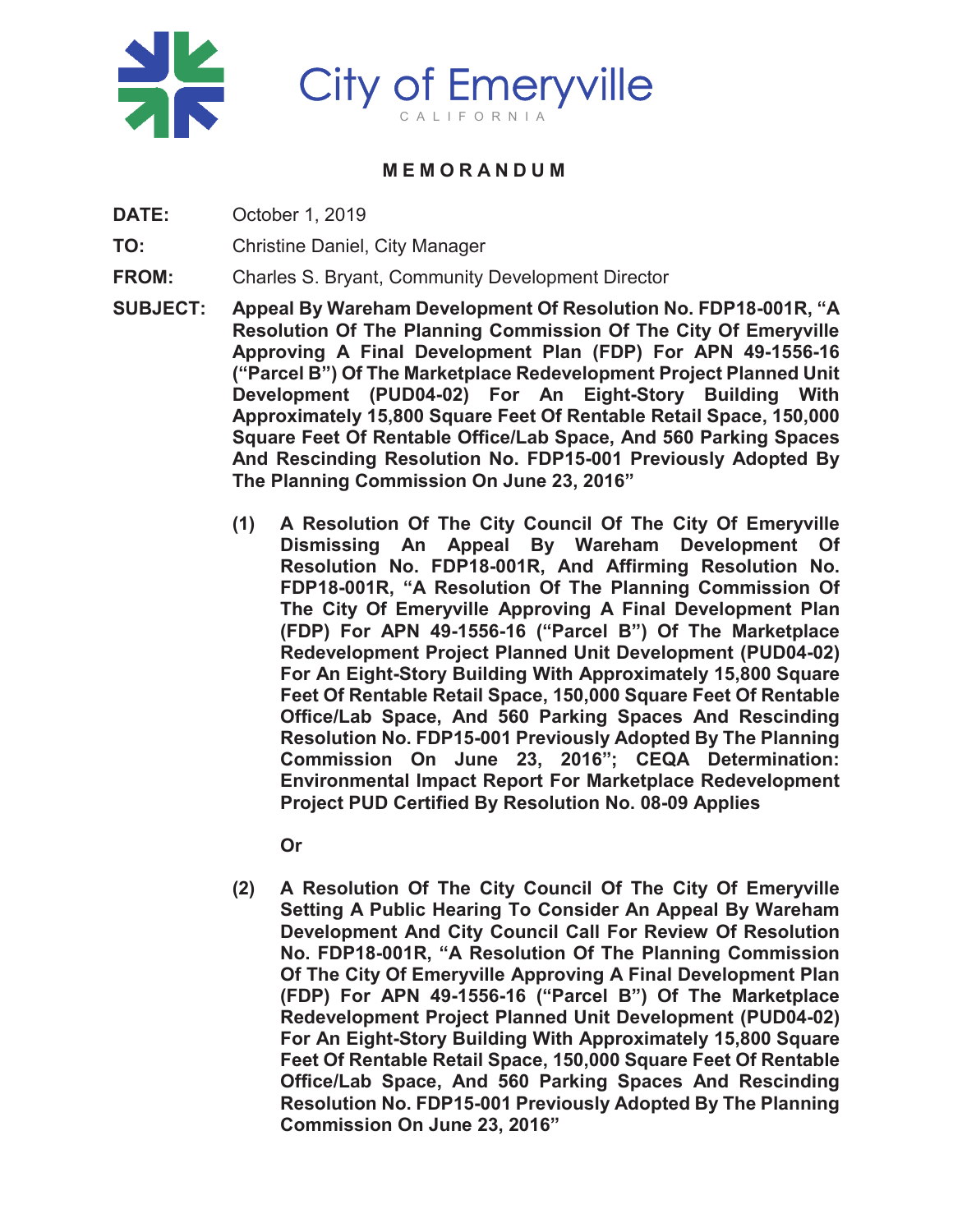#### **Or**

**(3) A Resolution Of The City Council Of The City Of Emeryville Remanding To The Planning Commission For Consideration The Appeal By Wareham Development Of Planning Commission Resolution No. FDP18-001R, "A Resolution Of The Planning Commission Of The City Of Emeryville Approving A Final Development Plan (FDP) For APN 49-1556-16 ("Parcel B") Of The Marketplace Redevelopment Project Planned Unit Development (PUD04-02) For An Eight-Story Building With Approximately 15,800 Square Feet Of Rentable Retail Space, 150,000 Square Feet Of Rentable Office/Lab Space, And 560 Parking Spaces And Rescinding Resolution No. FDP15-001 Previously Adopted By The Planning Commission On June 23, 2016"**

# **I. EXECUTIVE SUMMARY**

This action item relates to the Planning Commission adoption of Resolution No. FDP18- 001R on May 14, 2019, which approved a final development plan for the property commonly referred to as "Parcel B", and that is encompassed by the Marketplace Redevelopment Project Planned Unit Development/Preliminary Development Plan, approved by the City Council by Ordinance No. 08-004 on August 5, 2008. At its May 21, 2019, regular meeting, pursuant to Emeryville Municipal Code (**EMC**) § 9-7.1406, the City Council called for the review of Resolution No. FDP18-001R. Subsequently, on May 29, 2019, Wareham Development filed a timely appeal of Resolution No. FDP18-001R. As to both the City Council call for review and the appeal by Wareham Development the purpose of this action item is for the Council to determine whether it would like to:

- "(1) Affirm the decision of the Commission and dismiss the appeal based on a determination that the facts ascertainable from the record do not warrant further hearing;
- (2) Set a date for a public hearing on the appeal; or
- (3) Remand the matter to the Commission to reconsider the application, identifying the issues that the Commission is directed to consider and specifying whether or not the Commission shall hold a new public hearing."<sup>1</sup>

The purpose of this staff report is to provide the record and to respond to the issues raised by the appeal as required by EMC  $\S$  9-7.1405(a).<sup>2</sup> Resolution No. FDP18-001R defines the record as the "staff report and attachments thereto, all public testimony, both written and oral, the Project as set forth in this Resolution, Council Direction, the relevant portions

<sup>1</sup> EMC §§ 9-7.1406; 9-7.1405(b).

 $2$  As the City receives additional correspondence for the record, the correspondence will be given an "AR" page number designation, and added to the administrative record in the "Other Correspondence" section at the end of the administrative record.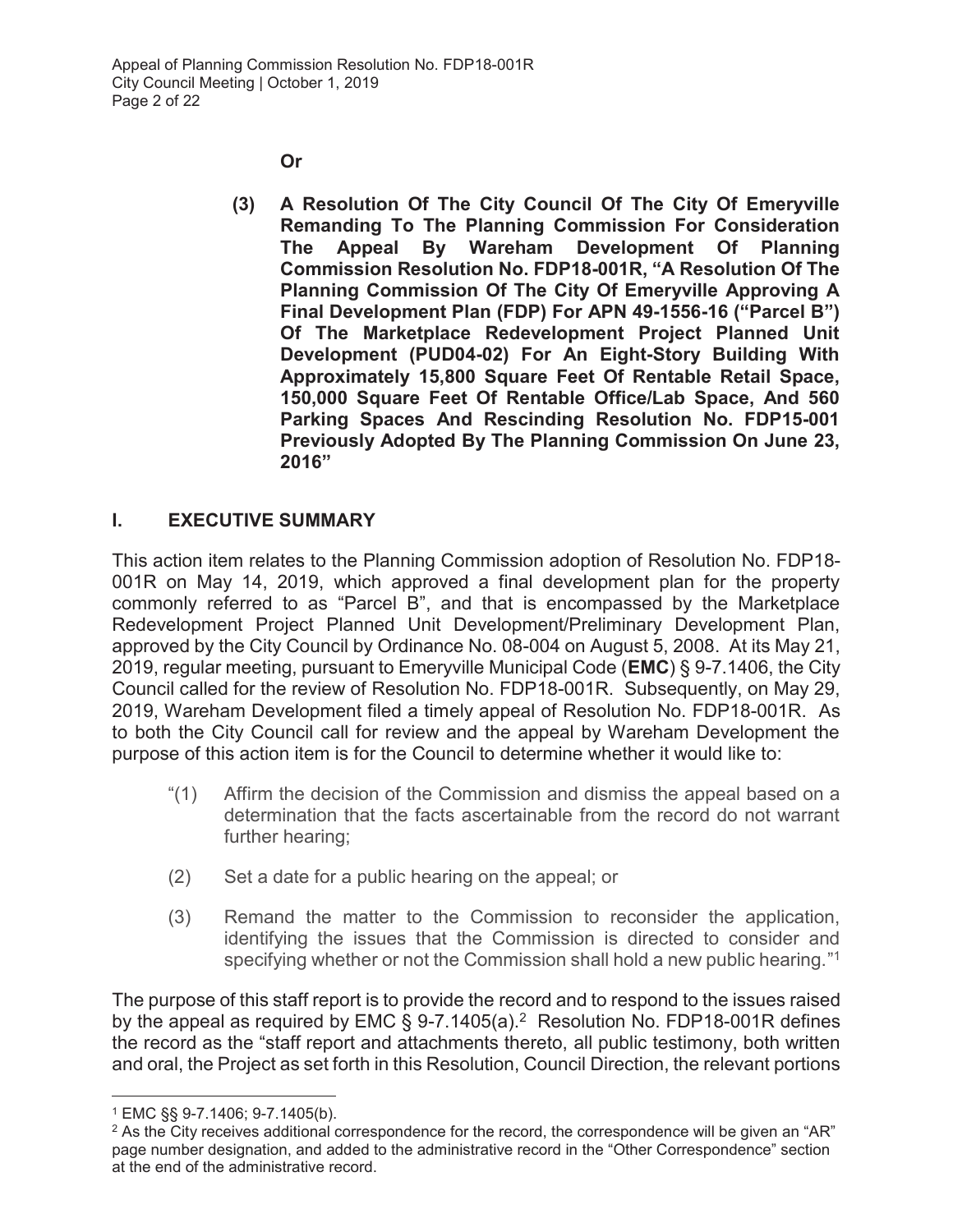of the EIR, and the applicable provisions of the Emeryville Planning Regulations".<sup>3</sup> However, given that the development of Parcel B occurs within the context of the Marketplace Project (defined below), and other documents from the Marketplace Project inform the Applicant's development of Parcel B, staff's recommendations, and the Planning Commission approval of the Project, staff has transmitted other documents from the Marketplace Project relevant to this appeal as part of the record; but by no means has City staff transmitted all documents related to Marketplace Project.

#### **II. BACKGROUND**

# **A. The Marketplace Project4**

On January 15, 2008, via Resolution No. 08-09, the City Council certified the Marketplace Redevelopment Project Environmental Impact Report (**EIR**) for the Marketplace Redevelopment Project Planned Unit Development (**Marketplace Project**). Subsequently, on July 15, 2008, the Council adopted Resolution No. 08-126, which applied the EIR to the Planned Unit Development (**PUD**), adopted mitigation measures, and adopted a statement of overriding consideration for the project as considered in the EIR. On August 5, 2008, the City Council adopted Ordinance No. 08-004, approving the Marketplace Redevelopment Project Planned Unit Development/Preliminary Development Plan (**PDP**) (referred to together as the **PUD/PDP**). The **PUD/PDP** involved redevelopment of the existing Marketplace site (including the parcel now referred to as "Parcel B" or APN 49-1556-16) with a phased development consisting of 674 multi-family residential units, 180,000 square feet of retail, and 120,000 square feet of office. The PUD/PDP contemplated the 15-acre Marketplace site to be substantially redeveloped by replacement of surface level parking, realignment of Shellmound Street directly in front of the existing Marketplace Tower and Public Market buildings, addition of three new street segments with on-street parking (62<sup>nd</sup> and 63<sup>rd</sup> Streets and Market Drive), and addition of seven new buildings within the site and an enlarged City park.

On October 19, 2010, the City Council adopted Resolution No. 10-175, approving a final development plan (**FDP**) for the first phase of development, which included the development of a 190 rental residential building located at the south-east corner of 64<sup>th</sup> Street and Christie Avenue. This building, the "Emme" project, has been constructed and is now occupied.<sup>5</sup>

On February 26, 2015, the Planning Commission adopted Resolution No. FDP14-001, approving the FDP for the redevelopment and expansion of Christie Avenue Park. The grand opening for Christie Park was held on November 29, 2018.

<sup>3</sup> AR 2152 (Resolution No. 18-001R).

<sup>4</sup> For background and informational purposes, this section describes the development history of the entire Marketplace PUD/PDP to date. Only Parcel B is the subject of the current City Council review.

<sup>5</sup> On February 5, 2013, the City Council passed Ordinance No. 13-001, adopting new Planning Regulations, which took effect on March 7, 2013. Prior to that time, FDPs required City Council approval; under the new Planning Regulations, FDPs require Planning Commission approval and are not considered by the City Council unless appealed.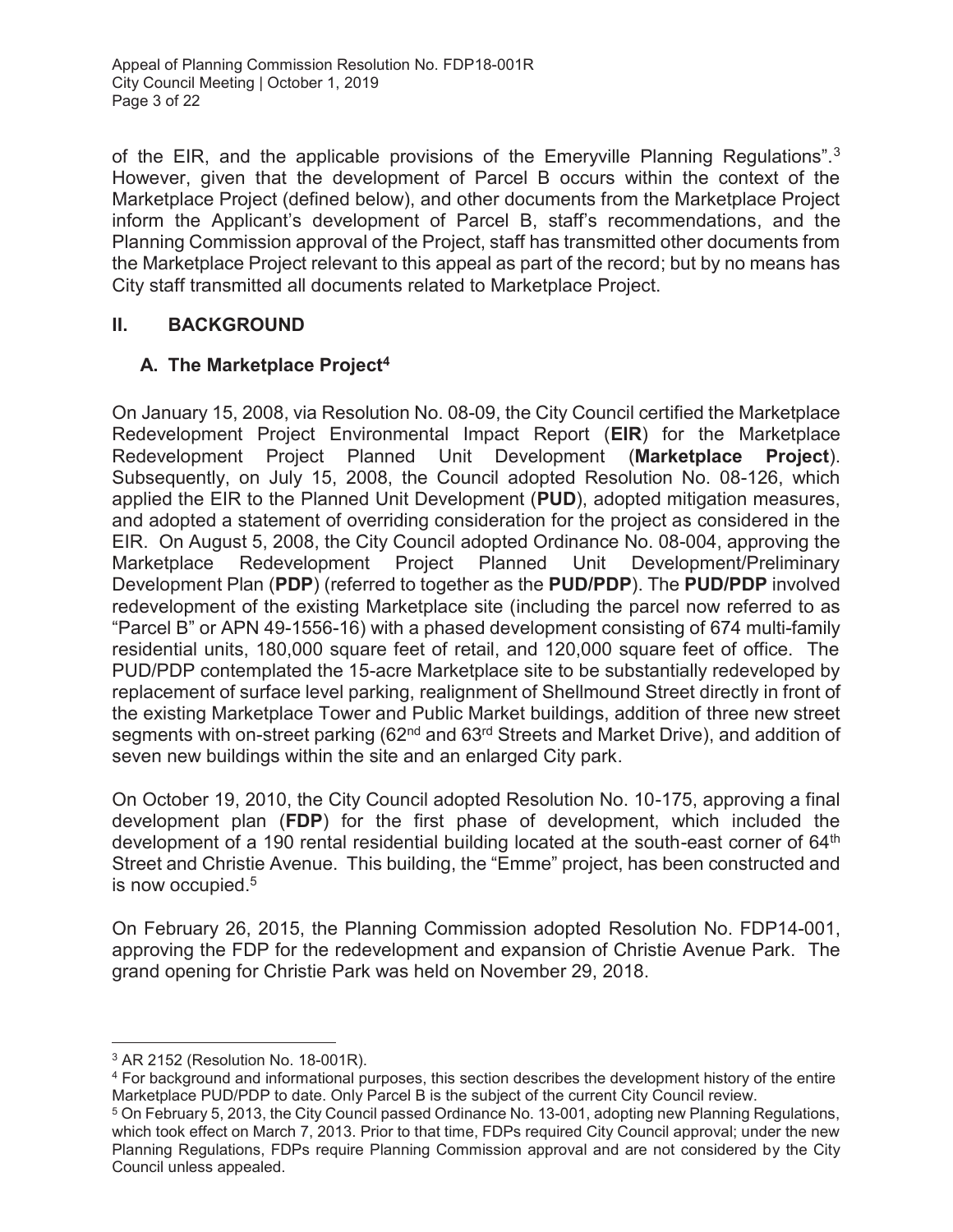On May 28, 2015, the Planning Commission adopted Resolution No. FDP13-001, approving the FDP for "Parcel C", which included development of a grocery store, with a parking garage, and 66 residential units. The construction of the grocery store with parking garage was completed in May 2018, and construction of the 66 residential units is underway. On August 22, 2019, the Planning Commission adopted Resolution No. FDP13-001 (Amendment) amending the approved FDP for Parcel C to allow other commercial uses in the space built for the grocery store.

On June 25, 2015, the Planning Commission adopted Resolution No. FDP14-003, which approved the FDP for "Parcel D"; it included the development of 223 residential units and two levels of structured parking on the site of the former United Artists Theater southwest of the intersection of 64<sup>th</sup> and Shellmound Streets. Construction of the 223 residential units and parking is currently underway. On August 9, 2019, the City issued a temporary certificate of occupancy for the first 43 units, and residents have begun to move in.

On July 23, 2015, the Planning Commission adopted Resolution No. FDP14-002, which approved the FDP for "Parcel A", including the development of 167 residential units, 14,000 square feet of retail space and 222 parking spaces. Construction of Parcel A has not begun, and cannot begin, until Parcel B is developed for reasons discussed below.

On October 22, 2015, the Planning Commission adopted Resolution No. SUBDIV15-002, which approved a major subdivision permit for a tentative map to reconfigure the four existing parcels into eight new parcels, to realign Shellmound Street, and to create  $62<sup>nd</sup>$ , 63<sup>rd</sup> Street, and Market Drive consistent with the PUD. The Phase I Final Map was recorded on August 23, 2016 as Tract 8327, and the Phase II Final Map was recorded on February 9, 2017, as Tract 8334.

On December 1, 2015, the City Council adopted Ordinance No. 15-010, approving a development agreement with AG-CCRP Public Market LP (**Applicant**) and AvalonBay Communities, Inc. related to the development of the Marketplace Project (**Development Agreement**). Among other matters, the Development Agreement governs the Applicant's contribution of public art required by the Marketplace Project as set forth in EMC § 3- 2.403. In particular, Section 7.2 of the Development Agreement provides that: "the treatment of the east wall of the Parcel B structure may satisfy the public art obligation applicable to Parcel B".

On June 23, 2016, the Planning Commission adopted Resolution No. FDP15-001, approving the most recent FDP, which was for "Parcel B", for structured parking with ground floor retail. This parking garage on Parcel B would provide parking for existing commercial uses. Previously, the existing commercial uses were served with surface parking lots on Parcel C. With the redevelopment of Parcel C, these existing commercial uses are now being served by the existing surface parking lots on Parcel A. It is for this reason that the residential building on Parcel A cannot be built until the parking garage on Parcel B has been constructed. The approved FDP for this building included 26,000 square feet of retail space and 300 parking spaces.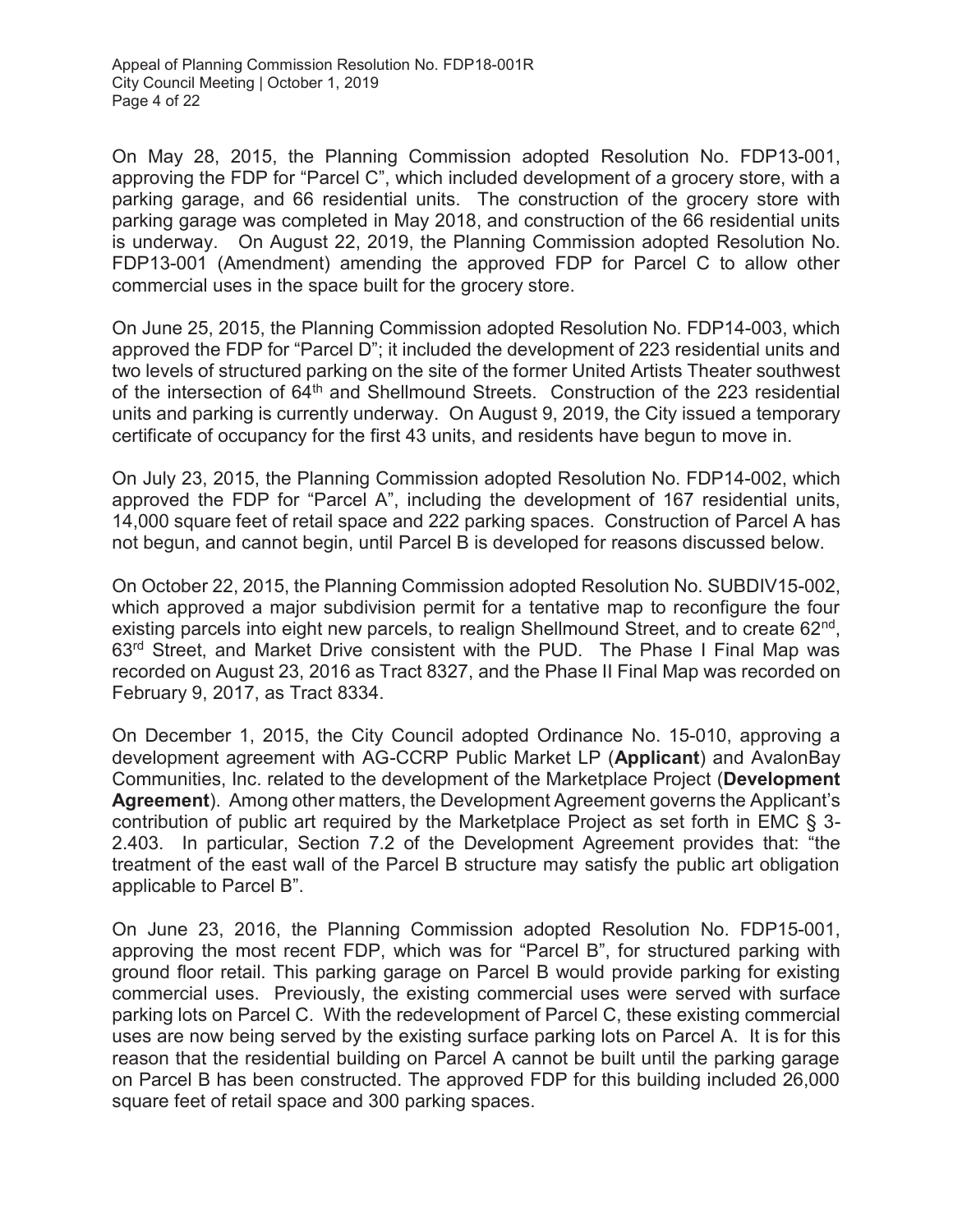# **B. The Current Application**

On November 28, 2018, the Applicant filed an application for a new FDP for Parcel B for the development of 150,000 square feet of office/lab space in addition to 15,800 square feet of ground floor retail space and 560 parking spaces (**Project**). On December 13, 2018, the Planning Commission held a study session on this new Project. On January 24, 2019, the Planning Commission adopted Resolution No. FDP18-001, approving the Project, and rescinding Resolution No. FDP15-001.

On February 8, 2019, Wareham Development (**Appellant**) timely appealed Planning Commission Resolution No. FDP18-001 to the City Council (**Appeal I**). Appellant raised five issues on appeal. The issues are quoted *in italics* from Appeal I:

*Requirement AES 1 calls for the final designs to create a "vital streetscape that enhances the pedestrian experience, avoid blank walls or box-like forms.* 

*The project's design, extremely close to the equally tall and boxy existing Marketplace Tower to its west, will create a stark and dark cavern between them which will make the retail at their bases very uninviting public spaces. The proposed design indeed could not be more boxy, antithetical and contrary to this requirement. The original 2008 approval indeed included large buildings along the railroad tracks. However, in that original approval they have varying and modulated heights and façade, with several important openings and livable gaps between different building masses.* 

*Requirement WIND 1 calls for a wind study to review the winds that will exist on the pedestrian bridge. No such wind study was presented.* 

*It certainly seems that the current design, with only the narrowest of gaps between buildings, will create a wind tunnel here and that those conditions deserve extra study.* 

*WIND-1 also specifically says that any Final Design should "avoid narrow gaps between buildings where winds could be accelerated". The current design does exactly the opposite.* 

*The prior approved design for Parcel B had a roughly 170 foot gap between it and the approved Parcel A building. The most recent approved design reduced the gap by almost half, to only less than 80 feet. This narrow gap eliminates any real visual connection between the eastern side of the railroad station and EmeryStation campus and the Marketplace, while increasing negative wind patterns. This is not to mention the fact that the prior wider gap was filled with a single-story retail pad building, possibly a restaurant, which would be an attractive area of activity. The current narrow gap only houses the dumpster that will serve the new building.*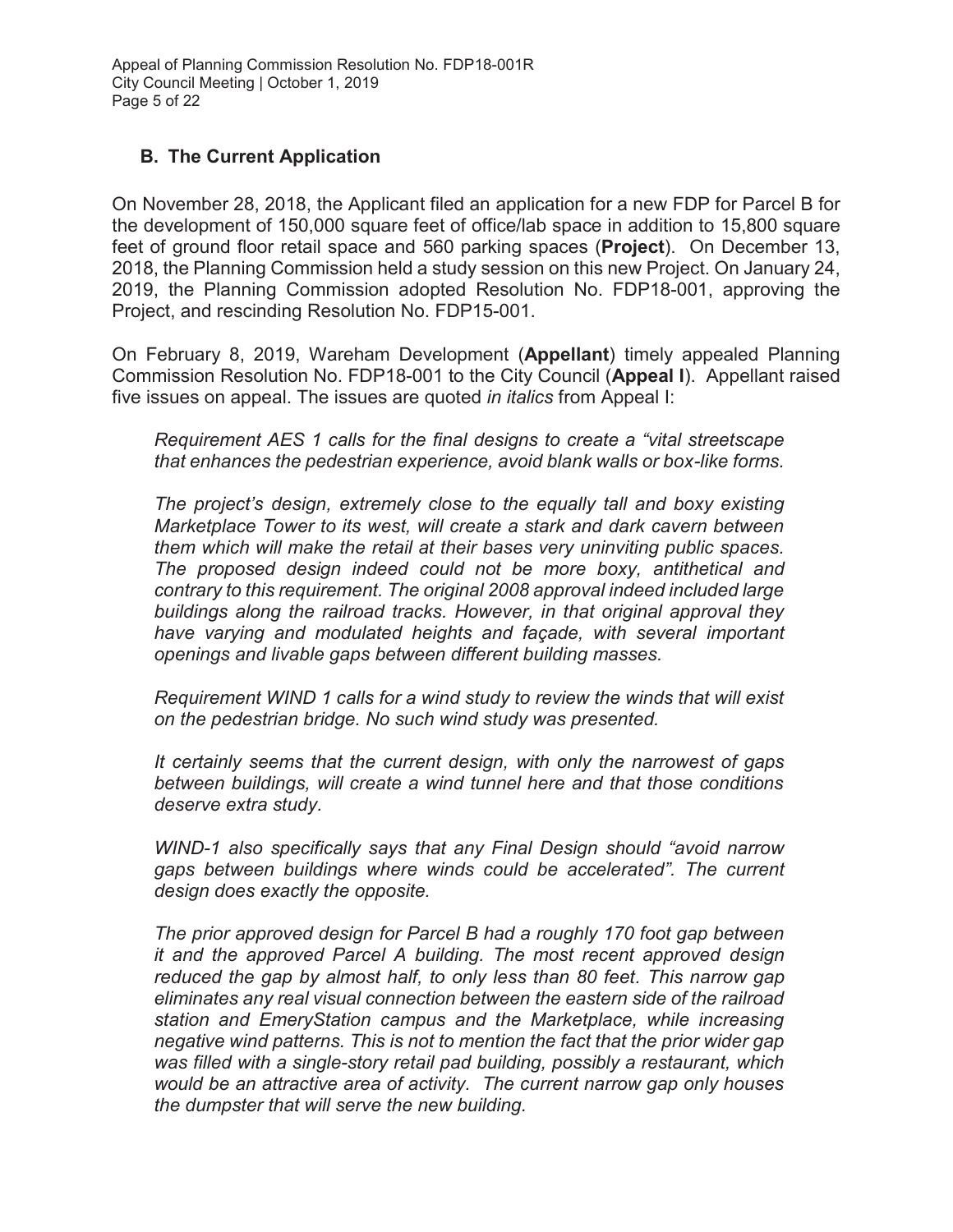*Requirement TRAF 1-b states that the Applicant will submit a Transportation Demand Management Plan to the City for review and approval prior to completion of the FDP. This did not occur as far as we can tell.* 

*The traffic timing and impacts of the proposed office use are very different than those of retail. Office use primarily creates heavy commute-time trips while retail trips are much more dispersed throughout the day. The fact that the staff report says that total traffic counts are slightly less than the prior approval disregards the very real timing impact of those trips. The change of use proposed with the latest Parcel B proposal deserves such detail analysis.* 

*We have been told that the City's "tower separation ordinance", which requires certain distances between buildings over 100 feet tall, does not apply in this case because the three buildings in question all were approved prior to the ordinance. Even if that is technically correct, the ordinance was put in place as the policy of the City for important planning and aesthetic reasons that matter regardless of some technicality. Built right out to the limits of its property lines, the new project is closer to our new EmeryStation West project than the ordinance guidelines allow, and is much, much closer to the existing Marketplace Tower than the ordinance allows.*

On March 19, 2019, pursuant to EMC § 9-7.1405(b), the City Council considered whether to: 1) affirm the decision of the Planning Commission and dismiss the appeal, 2) set a date for public hearing on the appeal, or 3) remand the matter back to the Planning Commission with directions. The City Council adopted Resolution No. 19-29, remanding the matter to the Planning Commission and directing the Planning Commission to consider the issues raised in Appeal I at a new public hearing.

Consistent with the direction provided by the City Council via Resolution No. 19-29, a new public hearing for the Project was placed on the Planning Commission's agenda for its regular meeting scheduled for April 25, 2019. A staff report was prepared for the item on the April 25, 2019, Planning Commission agenda. On April 25, 2019, shortly before the Planning Commission's scheduled meeting, Appellant submitted a memorandum to the Planning Commission, providing its response to the staff report for the April 25, 2019, Planning Commission meeting, and additional comments. On April 25, 2019, the Planning Commission opened a public hearing on the Project to consider the issues raised in Appeal I, consistent with the Council's direction. The Planning Commission then closed the public hearing, and moved to continue deliberation of the Project to May 14, 2019. On May 13, 2019, Applicant's counsel submitted the Emeryville Public Market Parcel B Pedestrian Wind Study prepared by RWDI. On May 14, 2019, the Planning Commission re-opened the public hearing to accept additional testimony and evidence. Appellant had the opportunity to speak during the re-opened public hearing. The Planning Commission then closed the public hearing and resumed its consideration of the Project. Thereafter the Planning Commission unanimously adopted Resolution No. FDP18-001R, approving the Project and rescinding Resolution No. FDP15-001.6

 $\overline{a}$  $6$  Appellant suggests that the Planning Commission's process of re-opening the public hearing to allow for Applicant to submit the Emeryville Public Market Parcel B Pedestrian Wind Study prepared by RWDI, and AR3711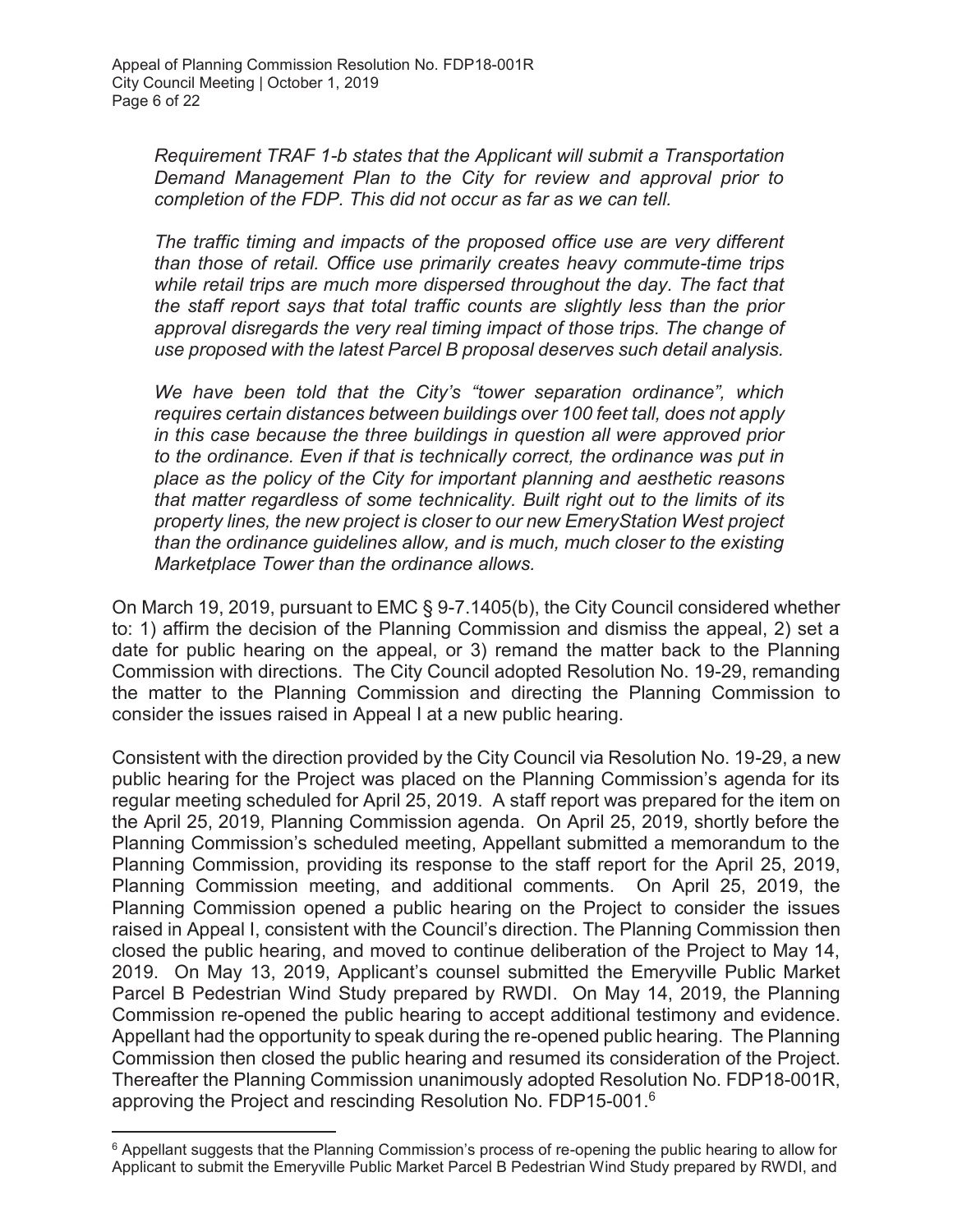In adopting the resolution, the Planning Commission made the findings required by EMC 9-7.1004(b), namely: 1) the Project substantially conforms to the preliminary development plan; and 2) changes and conditions of approval specified by the City Council in its approval of the preliminary development plan have been met. In making these findings, the Planning Commission articulated its reasoning and justification for making the findings based on evidence in the record before the Commission. In adopting the resolution, the Planning Commission also determined that the EIR for the Marketplace Project applied to the FDP, and that no further CEQA review was necessary.

At its May 21, 2019, regular meeting, pursuant to EMC § 9-7.1406, the Council called for the review of Resolution No. FDP18-001R. Subsequent to the Council calling for the review, on May 29, 2019, Appellant filed a timely appeal of Resolution No. FDP18-001R pursuant to EMC § 9-7.101, 9-7.1012, and 9-7.1405 (**Appeal II**). The issues raised in Appeal II are discussed in more detail below.

# **III. STANDARD OF REVIEW**

EMC § 9-7.1405(b) outlines the parameters for City Council action on appeals and calls for review.<sup>7</sup> This section states that the Council shall review the appeal, the record, and any written correspondence submitted after the appeal has been filed and can take one of the following three actions:

"(1) Affirm the decision of the Commission and dismiss the appeal based on a determination that the facts ascertainable from the record do not warrant further hearing;

(2) Set a date for a public hearing on the appeal; or

(3) Remand the matter to the Commission to reconsider the application, identifying the issues that the Commission is directed to consider and specifying whether or not the Commission shall hold a new public hearing."

In considering these options, the Council should consider whether the Planning Commission's findings are supported by substantial evidence in light of the whole record.8 If the Council finds that the Planning Commission's findings are supported by substantial evidence in light of the whole record, then the City Council may affirm the decision of the

 $\overline{a}$ to allow for Appellant to provide additional oral testimony deprived Appellant of notice and a reasonable opportunity to be heard, and therefore, a new public hearing should be granted. A property owner, which may be affected by a land use decision, is entitled to notice and an opportunity to be heard. (*Horn v. County of Ventura* (1979) 24 Cal.3d 605, 616.) The property owner's right includes the opportunity to advocate for their interests in front of the decisionmaker; it is *not a*n opportunity to rebut all evidence received by the decisionmaker. (*See e.g., Mohilef v. Janovici* (1996) 51 Cal.App.4th 287 [holding that affected property owner was not entitled to pre-trial discovery or to cross-examine witnesses in a land use hearing].) The Planning Commission re-opened the public hearing, and Appellant provided additional testimony. Appellant had a reasonable opportunity to be heard.

<sup>7</sup> See also EMC § 9-7.1406.

<sup>8</sup> See Civil Procedure Code § 1094.5(b), (c).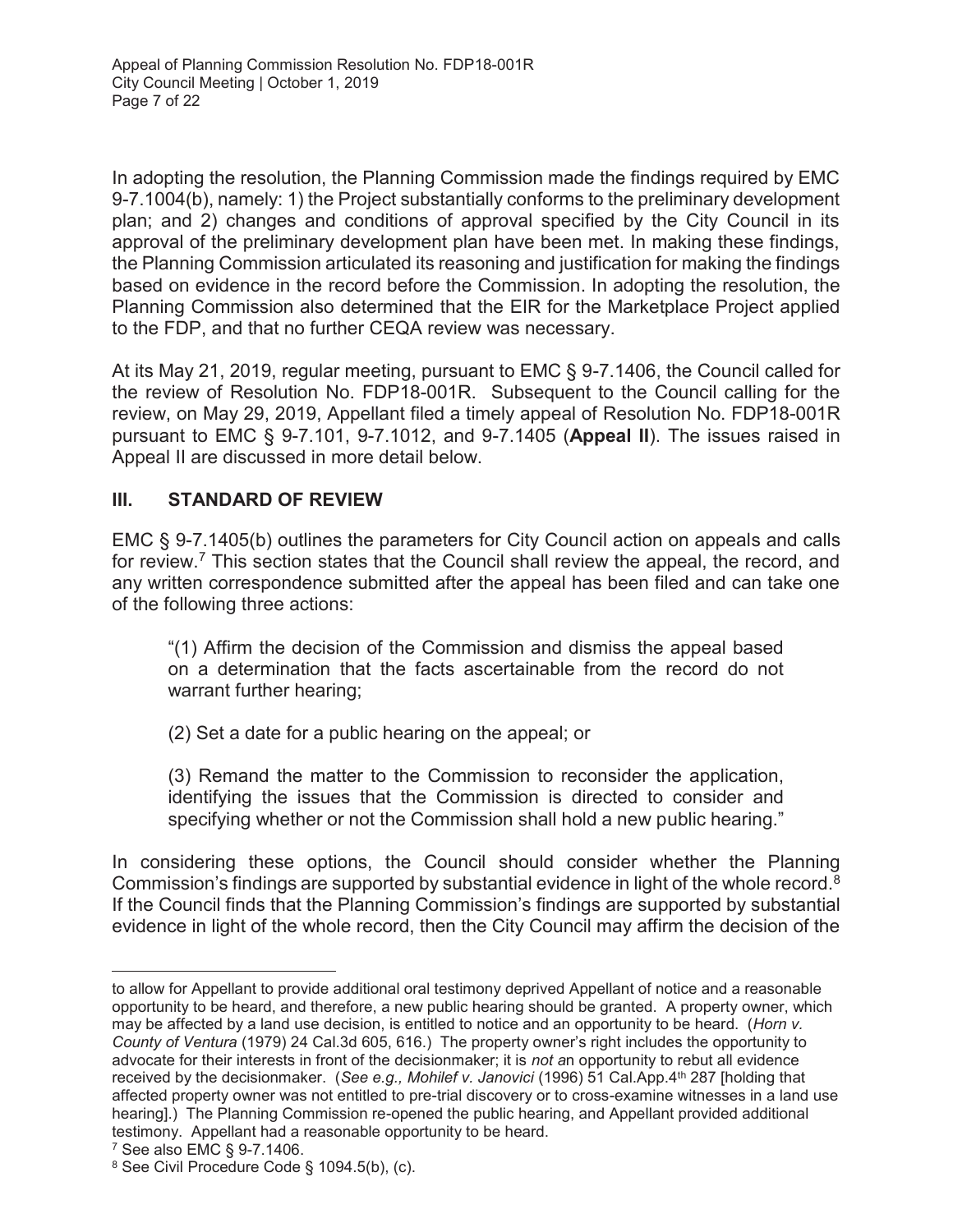Planning Commission and dismiss the appeal. If the Council finds that the Planning Commission's findings are not supported by substantial evidence, or the Planning Commission otherwise did not proceed in the legally required manner, it may remand the matter back to the Planning Commission for further proceedings or set a public hearing at a future City Council meeting to take additional evidence.

Even if the City Council finds that the Planning Commission's findings are supported by substantial evidence, the City Council may still set a public hearing for the Council to reconsider the Project. Due to publication requirements, the earliest regularly scheduled meeting at which the City Council could hold the public hearing would be November 5, 2019. If the Council decides to reconsider the Project at a new public hearing, then under EMC § 9-7.1407, the City Council uses the same standards as the Planning Commission when considering whether to approve, approve with modifications, or deny the Project. Accordingly, as required by EMC §§ 9-7.1011, 9-7.1004(b) to approve the Project following a new public hearing, the City Council is required make the following findings:

"(1) The final development plan substantially conforms to the preliminary development plan.

(2) Changes and conditions of approval specified by the City Council in its approval of the preliminary development plan have been met."

These findings would need to be based on substantial evidence in light of the whole record.<sup>9</sup> Under EMC § 9-7.1405(d)(3), the City Council may impose additional conditions as it deems necessary in approving the Project. Alternatively, if the City Council were to disapprove the Project, the Council should articulate why it could not make such findings based on the record. If the Project was to be denied, then the Applicant would be entitled to construct the garage only on Parcel B as approved by Resolution No. FDP15-001.

# **IV. DISCUSSION**

Appeal II has been submitted with the record.<sup>10</sup> Appeal II has seven sections, which are as follows:

- I. Wareham's Interest
- II. Brief Background
- III. The FDP is Inconsistent With the Governing PDP and Thus May Not be Approved
- IV. The FDP Does not Comply with Conditions of Approval and Mitigation Measures and Thus Cannot be Approved
- V. The FDP is Inconsistent With the City's General Plan and Cannot be Approved
- VI. The FDP Cannot be Approved Without Further CEQA Review
- VII. Viable Design Alternatives Are Available for Parcel B

<sup>&</sup>lt;sup>9</sup> See Civil Procedure Code § 1094.5(b), (c).

<sup>10</sup> See AR 1819-1822.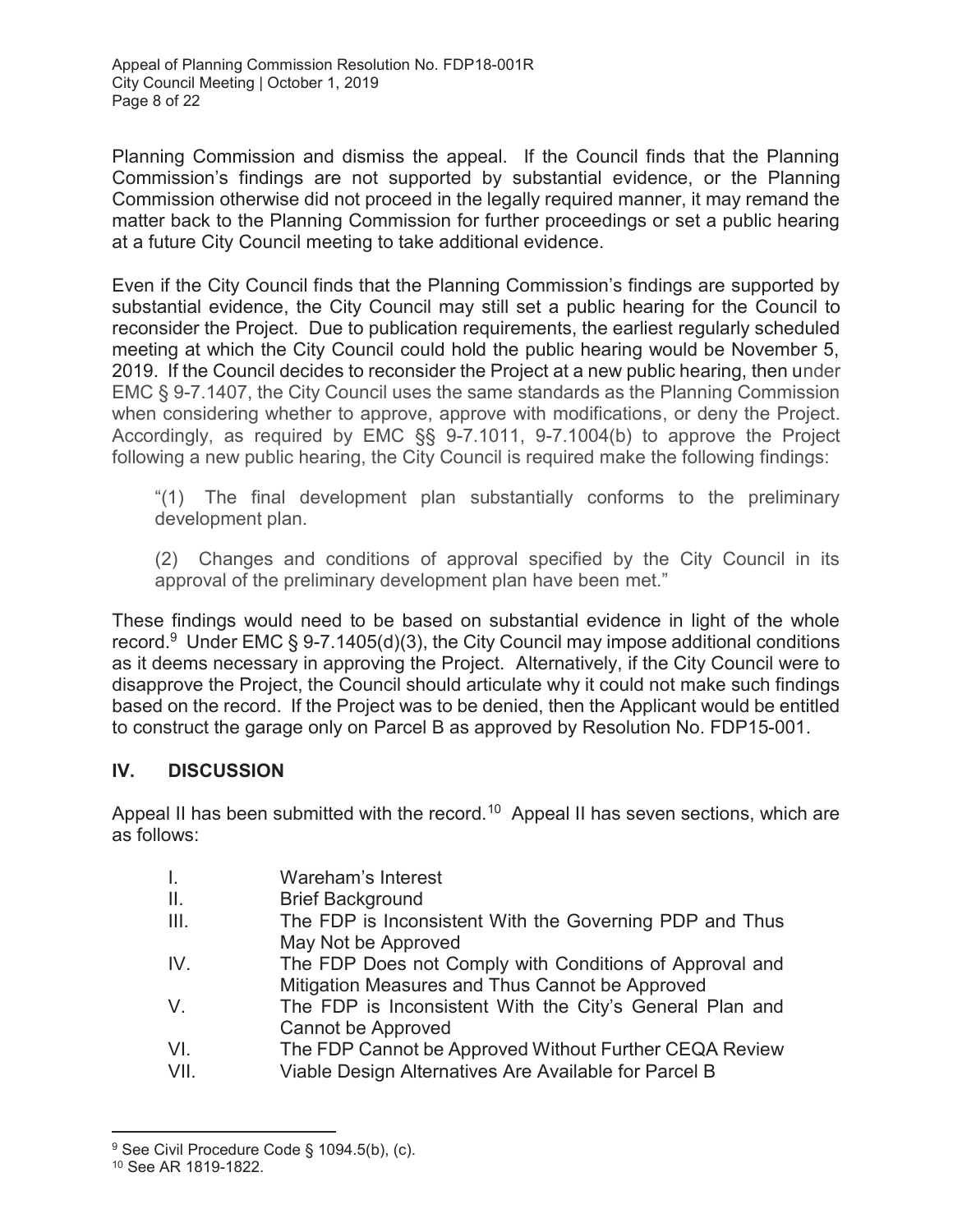The first two sections, Wareham's Interest, and the Brief Background, are largely Appellant's provision of context for its appeal, and do not require a response from staff. To the extent that it characterizes past actions by the City, staff has provided a timeline of the Marketplace Project and key documents, which speak for themselves. With respect to the remaining five sections of the letter, the discussion below summarizes issues of each section in Appeal II and provides staff response by section.

# **A. Consistency with the PDP**

Based on the evidence in the record before it, the Planning Commission found that the Project was consistent with the PDP because the Project is consistent with the major components of the PDP as set forth for in PUD Condition of Approval, I.A.3.11 Appellant contends that the Planning Commission erred in finding that the Project is consistent with the PDP because the Project is larger in square footage and massing allowed by the PDP.12 The PUD/PDP calls for a building up to 120,000 square feet for office, 29,150 square feet for commercial, 518 parking spaces, and height not to exceed 120 feet.<sup>13</sup> There are no requirements for setbacks. However, these parameters for the building may be modified so long as the floor area ratio<sup>14</sup> (**FAR**) does not exceed 2.0 in the aggregate, and the height and general massing does not exceed that in the approved PDP.<sup>15</sup> The FAR, with the inclusion of the Project, is 1.84, and therefore, does not exceed 2.0.16 The Project's height is at 113 feet<sup>17</sup>, and therefore, does not exceed the height in the PDP.

With respect to the square footage of the building, the Planning Commission found, in Resolution No. FDP18-001R, that "while the proposed FDP for Parcel B would contain 30,000 square feet more office space than the PDP calls for, the overall intensity of the PUD buildout would still be less than allowed by the PDP. The total amount of commercial space in the PUD, including both office and retail space, will be 209,800 square feet under the various approved and proposed FDPs (150,000 square feet of office plus 59,800 square feet of retail), while the PDP allows for up to 300,000 square feet of commercial space (120,000 square feet of office plus 180,000 square feet of retail), so in all there will

<sup>11</sup> AR 2152-53 (Resolution No. FDP18-001R) ; see also, e.g., AR 1093-1109 (Approved PDP Plans); AR 1365 (Planning Commission Staff Report 12/13/18), AR 1372-73 (Planning Commission Staff Report 1/24/19), AR 1383 (Final Art Plan), 1391-92 (Art of Parcel B), 1815 (Planning Commission Staff Report 4/25/19); 1905-54 (Final Parcel B FDP Plans); 2037 (Staff Power Point ("**PPT**") 4/25/19), 2057 (Applicant PPT 4/25/19).

<sup>12</sup> AR 2220-2222 (Appeal II).

<sup>13</sup> AR 1034-35 (Ord. No. 08-04, Conditions of Approval ("**COA**", I.A.3).

<sup>14</sup> EMC § 9-8.206 defines "floor area ratio" as a measure of building intensity equal to the ratio of the total gross floor area of all buildings on a lot or building site to the area of the lot or building site. Building site is defined as "a parcel or group of contiguous parcels that is in a single ownership or under unified control and is occupied or is proposed to be occupied by development in accordance with the provisions of these planning regulations." (EMC § 9-802; 9-8.219.)

<sup>15</sup> AR 1034-35 (Ord. No. 08-04, COA, I.A.3).

<sup>&</sup>lt;sup>16</sup> The FAR is based off of the total square footage of the buildings to be built as part of the PUD, divided by 15 acres.

<sup>17</sup> AR 1372 (Planning Commission Staff Report 1/24/19); 1931-32 (Final Parcel B FDP Plans, Sheets A3.01-A3.02).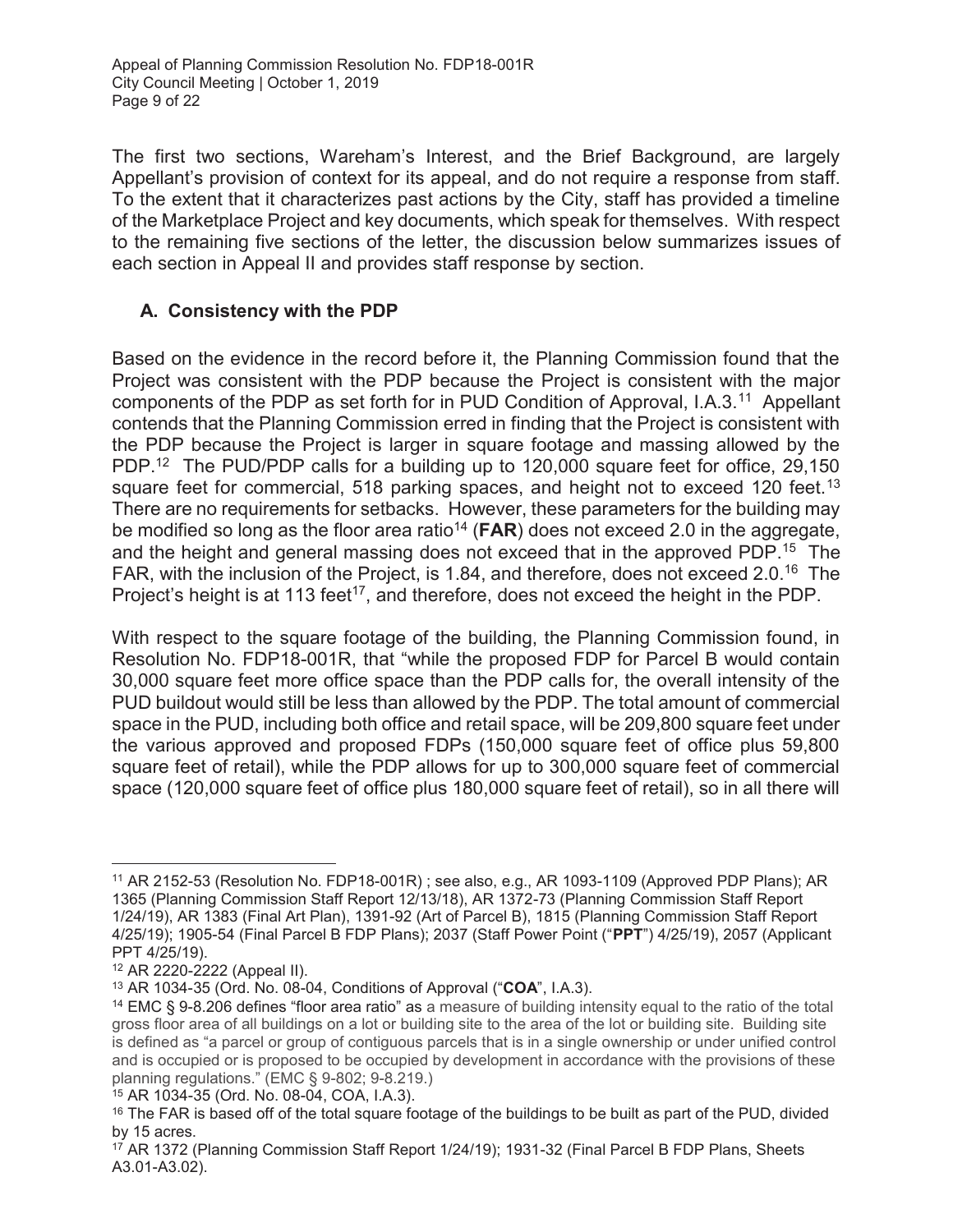be 90,200 square feet less total commercial space (office and retail) than allowed by the PDP." 18

With respect to analyzing the massing of the Project, Appellant argues the Planning Commission erred because it did not compare the Project to the renderings attached as Exhibit C to Appeal II and because it did consider the Parcel A design.<sup>19</sup> As an initial matter, staff is not able to verify whether the plans submitted as Exhibit C by the Appellant are the approved PDP plans. The plans submitted as Exhibit C to Appeal  $II^{20}$  are missing headers and footers that would indicate whether they were from the set of the final approved plans. Thus, staff recommends that the Council review the approved PDP in the record submitted by staff.21 As it relates to considering the Parcel A design, the Planning Commission did so in response to Appeal I raising issues regarding the buildings along the railroad tracks, and Parcel A and B are the parcels along the railroad tracks.<sup>22</sup>

In reviewing the approved PDP plans, those plans do not include any renderings and, instead, consist of site plans for different phases, axonometric figures showing massing of various buildings, a shadow study, a parking table and a plan for pedestrian, transit and bicycle improvements at completion.<sup>23</sup> There are no physical designs of buildings in the approved plans because the designs of the buildings are determined through the FDP process and not the PUD/PDP process.<sup>24</sup> The reason that the City includes Planned Unit Developments in its Planning Regulations is provide opportunities for developers and designers to develop a master plan for large parcels that would then be built over a long period of time. The goal of an approved PUD/PDP is to set certain parameters namely mix of uses, height, density and floor area ratio. The idea is to allow flexibility in a setting where key parameters have been approved. Therefore, the finding to be made is that of "substantial conformance". It is in this context that the Planning Commission found that the Project was consistent with the PDP based on the evidence in the record.

# **B. Compliance with Conditions of Approval**

Appellant also contends that the Project does not comply with certain aesthetics and wind conditions of approval as required by the PUD. Below the PUD Conditions of Approval that are at issue are quoted in *italics,* with staff's analysis following. Overall, the Planning Commission's finding that the Project complies with the PUD's conditions of approval is supported by the Project's plans approved by the Planning Commission.

# **1. Aesthetics**

As an initial matter, Appellant's contention that the Project does not satisfy the aesthetic conditions of approval of the PUD is mostly based on a written statement from Scott

 $\overline{a}$ 

- 19 AR 2221 (Appeal II).
- 20 See AR 2299-2320.
- 21 AR 1093-1109 (Approved PDP Plans).

23 AR 1093-1109 (Approved PDP Plans).

<sup>18</sup> AR 2152-53.

<sup>22</sup> AR 1814-15 (4/25/19 Planning Commission Staff Report).

<sup>24</sup> AR 1093-1109 (Approved PDP Plans).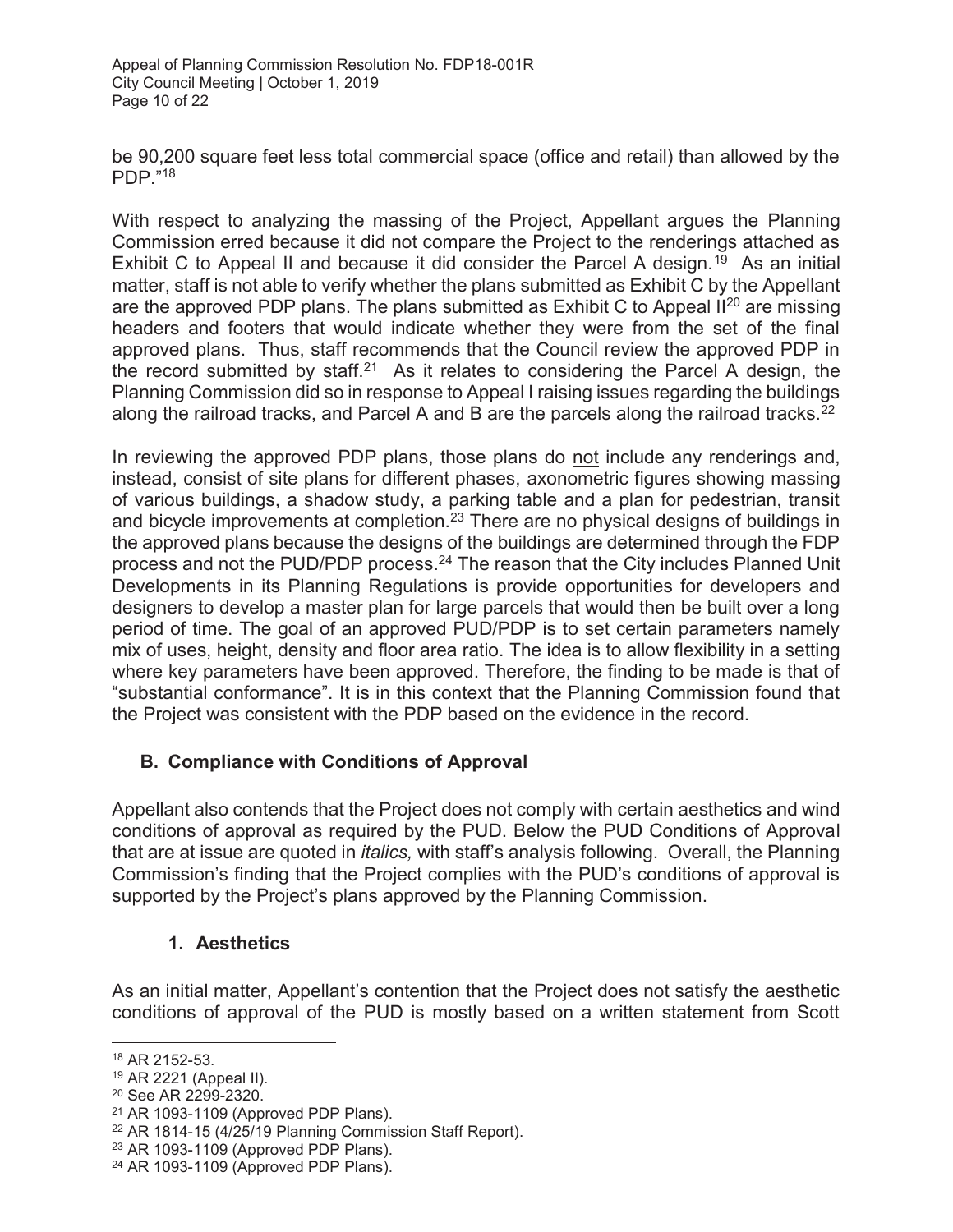Williams of DGA, who opines that the Project does not meet the design-related conditions.25 Design related conditions are not discrete and compliance with them is not a "yes" or "no" answer. It is up to the decision-making body to make findings of compliance. The Planning Commission, based on the record, which includes a staff recommendation, has exercised judgement and experience to find that the Project provides a modern design that speaks to the industrial vernacular and that employs high quality materials and makes use of public art to provide additional interest and articulation. The letter by Jeffrey Heller focuses on the building not having a base, middle and top and that parking is not completely screened from the street<sup>26</sup>, but these design elements are not required by the PUD/PDP. As discussed above, the issue for the City Council to consider is whether the Planning Commission's actions are supported by its findings, and whether those findings are supported by substantial evidence in the record.

#### *PUD Condition of Approval, II.E.1: "Proposed structures shall adequately reference and be visually compatible with and not detract from the surrounding industrial buildings"*

Appellant contends that this condition is not met, presumably relying upon Mr. Williams' statement that "The proposed structure does not adequately reference and is not visually compatible with surrounding existing industrial buildings, or approved mixed use buildings on Parcels A, C and D."27 The buildings on Parcels A, C and D are not industrial buildings, and therefore, are not relevant to this condition. The only existing surrounding industrial building is the Public Market building, Parcel  $G^{28}$  The Public Market is a 1-2 story masonry industrial adaptive re-use project that succeeds and sets a precedent for the type of reference that is appropriate for the area.<sup>29</sup> The lack of masonry in the final design of the Project does not controvert or outweigh the substantial evidence that supports the Planning Commission's findings. The Project's "smoke stack" features and undivided glass and metal window system are signature industrial type design that reference the surrounding industrial buildings.<sup>30</sup>

*PUD Condition of Approval II.E.1, "Create streetscape vitality and enhance the pedestrian experience through detailed treatment of building facades including entryways, fenestration, and signage, vertical walls broken up with architectural detailing, protruded and recessed tower elements, stepped-back upper floors to provide appropriate height transitions to adjacent buildings, and through the use of carefully chosen building material, texture and color"* 

Appellant contends that the Project is the "antithesis of architectural detailing", and takes issue with the rectangular nature of the building, suggesting that more stepped massing should be utilized.<sup>31</sup> However, the above-quoted condition of approval only requires that streetscape vitality and enhanced pedestrian experience be created. It does not require

 $\overline{a}$ 25 AR 2223 (Appeal II); 2324-2332 (Appeal II, Exh. E (Williams)).

<sup>26</sup> AR 2333-2335 (Appeal II, Exh. F (Heller).)

<sup>27</sup> AR 2327 (Appeal II, Exh. E (Williams)).

<sup>28</sup> AR 1910 (Final Parcel B FDP Plans, Sheet A1.01); AR 1263-67 (Staff PPT 12/13/18), 1643, 1671-73 (Staff PPT 1/24/19), 2054 (Applicant PPT 4/25/19).

<sup>29</sup> AR 1910 (Final Parcel B FDP Plans, Sheet A1.01).

<sup>30</sup> AR 1931-22, 1943, 1945 (Final Parcel B FDP Plans, A3.01-A3.03, A6.02, A6.04).

<sup>31</sup> AR 2223 (Appeal II); see also AR 2328, 2334-5 (Appeal II, Exh. E (Williams)).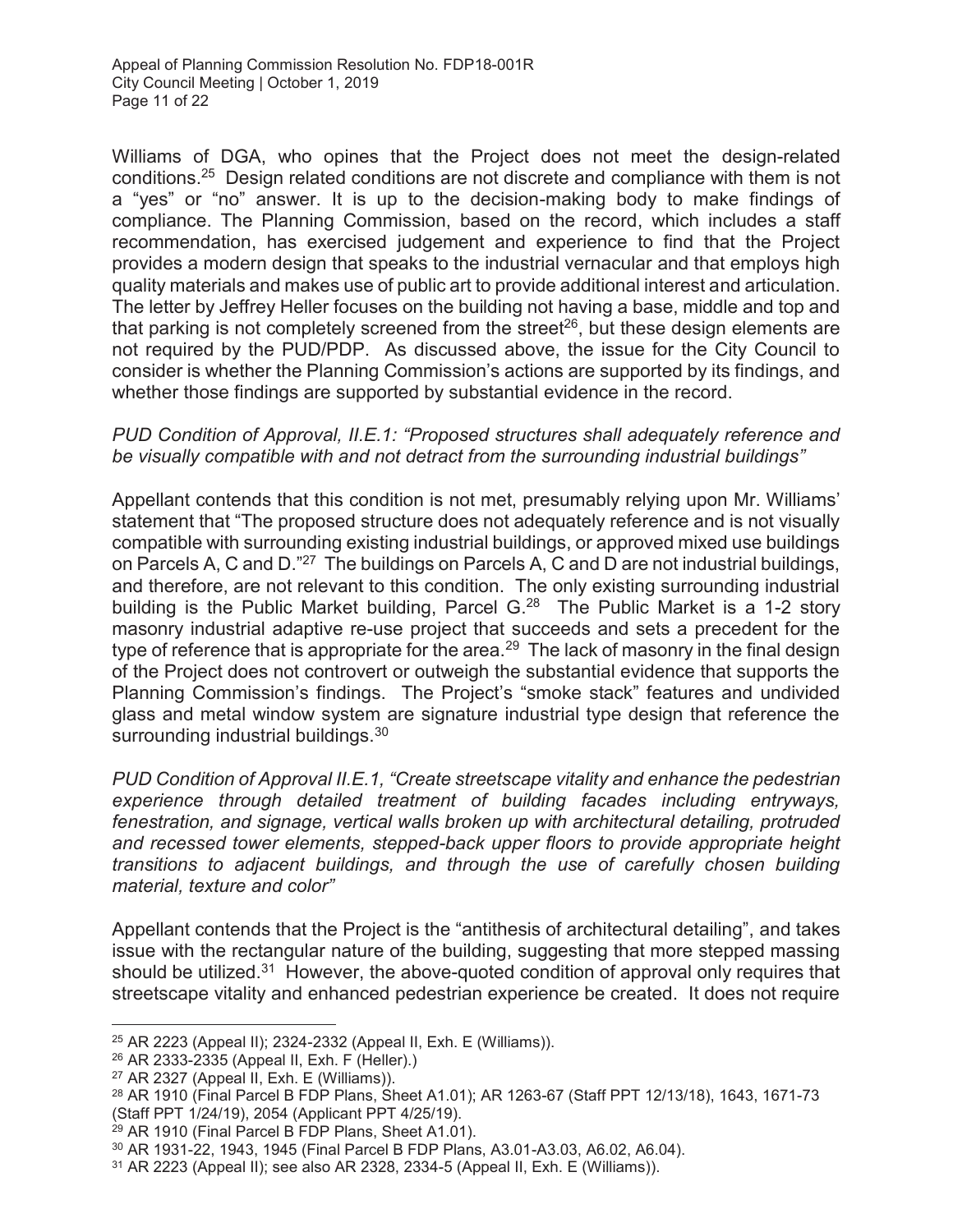stepped-back upper floors. As shown in the Final Parcel B FDP Plans, there is substantial evidence in the record to support the Planning Commission's finding that this condition has been satisfied.<sup>32</sup> In addition, "tower elements" referenced in the condition are not applicable as the tower refers to a 175-feet tall residential building on Parcel A. The FDPapproved height of the entitled (not built) Parcel A building is 86 feet and 50 feet.  $33$ However, when Parcel B and Parcel A heights are viewed from the street, there is a height transition from the proposed height of 113 feet for Parcel B, transitioning to the approved 85 feet for the north end of Parcel A and 50 feet of the south end of Parcel A.<sup>34</sup> In addition, proposed materials of stone and metal for Parcel B provide appropriate transition from the brick base for retail uses on the ground level of Parcel A and fiber cement panels for upper residential units.<sup>35</sup> The Project is a rectangular building, utilizing both material and texture with a glass curtain wall entry in the middle to break up the frontage.<sup>36</sup> In addition, a 17-foot first floor ceiling clearance is maintained to accommodate retail storefronts.<sup>37</sup> The building base and storefront design provides a coherent, consistent framework with a reasonable and refined typical front wall onto the street. It is anticipated that a variety tenants will occur thereby providing additional unique signage and potentially revised storefront wall designs.<sup>38</sup> All these features create vital streetscape that enhances the pedestrian experience.39

### *PUD Condition of Approval, II.E.1 "Design of building facades shall include sufficient articulation and detail to avoid appearance of blank walls and box-like forms"*

Appellant contends that this condition cannot be satisfied because of the rectangular nature of the building, and specifically contends "on the north, south and east sides, there is no articulation that responds to the scale of the neighborhood." 40 As discussed above (see Sections IV.B.1.), the Project's building base and storefront design provides articulation with the use of stone, metal, and glass at the ground level. The Project's approved plans demonstrate the architectural details of the building façade, which include accent stone, metal trims, metal faced beam, stone column and tile surfaces, glass window and doors, blade signs and mounted lighting at the first level.<sup>41</sup> The rendering on Sheet A6.03 illustrates the additional articulation that is created with storefronts.<sup>42</sup> The Project's four levels of concrete parking structure will each be 12 feet in height and are articulated by art panels on the east and west elevations.<sup>43</sup> Sheet A7.00 shows work examples of seven artists that have been short listed to do this work.<sup>44</sup> The top four levels of office/laboratory will each be 16 feet in height, and are articulated using an industrial

 $\overline{a}$ 

40 AR 2223-24 (Appeal II).

<sup>32</sup> See, e.g., AR 1939-41, 1943-45 (Final Parcel B FDP Plans, Sheets A3.09-A3.11, A6.02-A6.04).

<sup>33</sup> AR 1098-99 (PDP Plans, pp. 5-6).

<sup>34</sup> AR 1942 (Final Parcel B FDP Plans, Sheet A6.01).

<sup>35</sup> AR 2846.

<sup>36</sup> AR 1372 (Planning Commission Staff Report 1/24/19), 1948 (Final Parcel B FDP Plans, Sheet A8.01).

<sup>37</sup> AR 1372 (Planning Commission Staff Report 1/24/19).

<sup>38</sup> AR 1944 (Final Parcel B FDP Plans, Sheet A6.03).

<sup>39</sup> AR 1939-41, 1943-45 (Final Parcel B FDP Plans, Sheets A3.09-A3.11, A6.02-A6.04).

<sup>41</sup> AR 1939-41 (Final Parcel B FDP Plans, Sheet A3.09-A3.11).

<sup>42</sup> AR 1944.

<sup>43</sup> AR 1372 (Planning Commission Staff Report 1/24/19).

<sup>44</sup> AR 1947.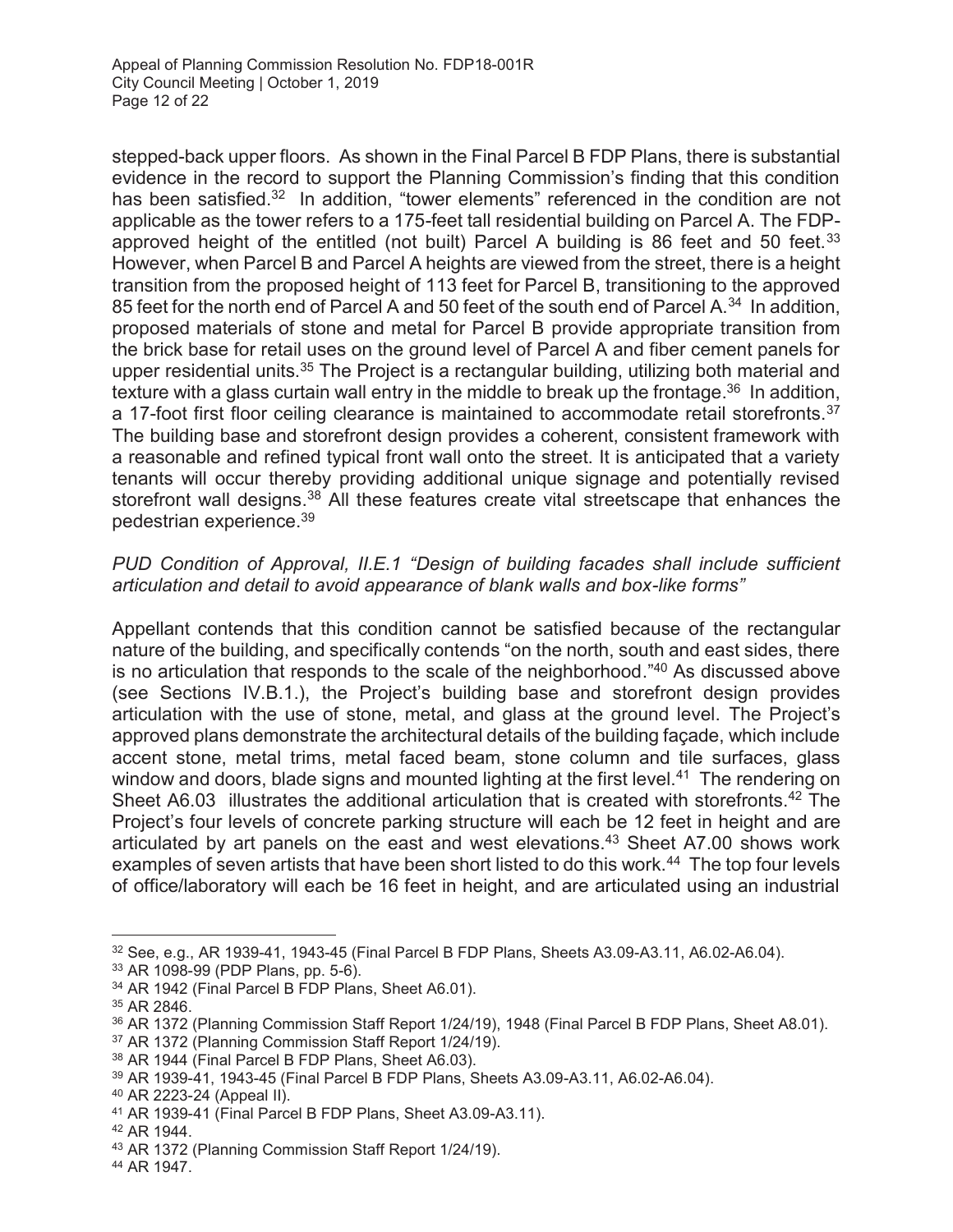type window grid system.<sup>45</sup> Design details of elevations are shown on Sheets A3.07 and A3.08 that illustrate the glass curtain wall entryway that extends from the ground to the top floor and divided glass industrial type window system for the top levels of office.<sup>46</sup>

*PUD Condition of Approval, II.E.1, "Exterior materials utilized in construction of new buildings, as well as site and landscape improvements, shall be high quality and shall be selected for both their enduring aesthetic quality and for their long term durability, and their compatibility with the design motif of surrounding buildings."* 

Appellant contends that the building's dark gray color is not compatible with surrounding buildings and that the painted metal panels will not be durable.<sup>47</sup> The dark gray is consistent with the dark brick base of the adjacent Parcel A building that has been entitled but not yet constructed.<sup>48</sup> In addition, the dark gray of Parcel B provides an appropriate contrast to the red brick of the original Marketplace buildings across Shellmound Street.<sup>49</sup> With respect to painted materials not being durable, Appellant has not provided any evidence to support this contention. Staff's research indicates that painted metal (aluminum) panels are naturally resistant to rusting or blistering , making it one of the most commonly used contemporary materials. These panels are often backed with a 30 year warranty by manufacturers.<sup>50</sup>

*PUD Condition of Approval, II.E. 2, "All proposed new buildings shall be shown in detail including building materials, colors, skin, and fenestration. Towers and buildings along the railroad tracks shall be articulated with treatment such as variations in building planes, colors and materials, balconies and trellises to ensure that no visual wall is created along the railroad right of way. Visible exteriors of the structures shall be designed to blend in with the urban fabric of the neighborhood":* 

Appellant takes issue with the overall massing of the building, and specifically contends that the proposed public art along the east façade will not provide aesthetic benefit.<sup>51</sup> As discussed above (Section IV.B.1.), the Project's plans approved by the Planning Commission include specific sheets showing architectural details for each elevation as well details for ground floor retail.<sup>52</sup> Sheet A8.01 provides for building materials and colors. In addition, Sheet A.7.0 provides articulation in the form of art panels that will be installed along the railroad right of way.<sup>53</sup> Balconies and trellises are typically used for residential type buildings and therefore are not applicable here. Sheets A6.01 and A6.02

<sup>50</sup> https://wadearch.com/blog/architectural-metal-panels-balance/ (last visited on 9/6/19);

 $\overline{a}$ 45 AR 1372 (Planning Commission Staff Report 1/24/19).

<sup>46</sup> AR 1937-38.

<sup>47</sup> AR 2330 (Appeal II, Exh. E (Williams)).

<sup>48</sup> AR 2831, 2846

<sup>49</sup> AR 1943 (Final Parcel B FDP Plans, Sheet A6.02).

https://architizer.com/blog/practice/details/behind-the-design-metal-cladding/ (last visited on 9/6/19). 51 AR 2224 (Appeal II).

<sup>52</sup> AR 1931-33, 1939-41, 1943, 1945 (Final Parcel B FDP Plans, Sheets A3.01-A3.03, A3.09-A3.11, A6.02, A6.04).

<sup>53</sup> AR 1948.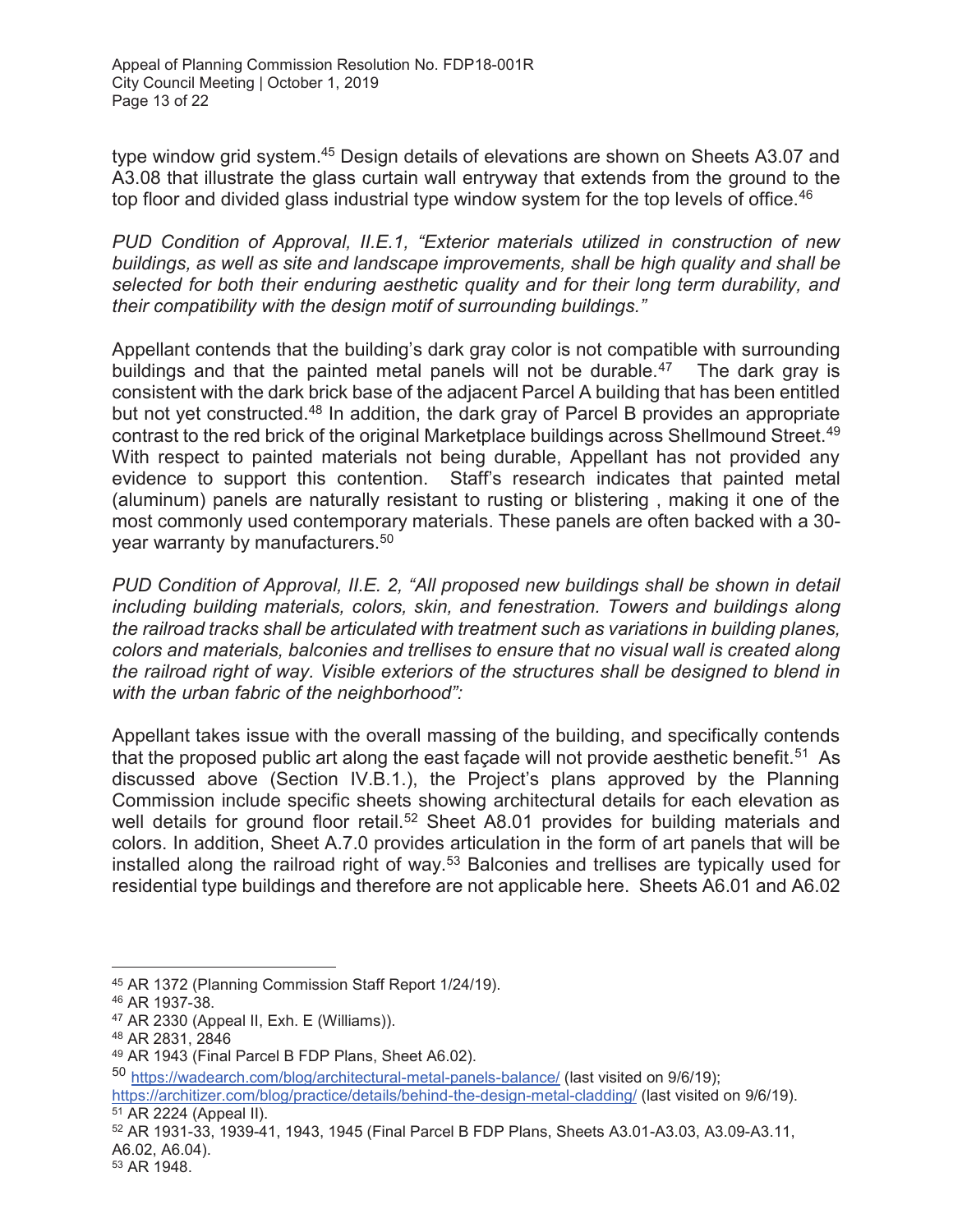provide good illustrations of how the building fits and blends with the surrounding urban fabric.54

*PUD Condition of Approval, II.E. 5 "Building heights shall not exceed the heights shown in the Preliminary Development Plan."*

Appellant concedes that the Project is within the height limits approved by the PUD/PDP.55 The PUD/PDP calls for a height of 120 feet for this building. The overall building height is 113 feet from grade to the roof.<sup>56</sup> However, the Appellant contends that a much larger portion of the FDP building is proposed to be constructed at a taller height as compared to the PDP building, and therefore, the FDP exceeds the height shown in the PDP. Staff's response to this assertion is that the PDP does not prescribe what proportion of the building may extend to a height of 120 feet, and therefore the proposed building height (113 feet) conforms with the height shown in PDP (120 feet).

#### **2. Wind**

*PUD Condition of Approval III.A.3.d: Prior to the issuance of the FDP for the Shellmound building site, the applicant shall submit a review of the design [by a] qualified wind consultant. The design review shall evaluate the architect's employment of one or more of the following design guidelines to reduce wind impacts: West or southeasterly building faces shall be articulated and modulated through the use of architectural devices such as surface articulation, variation, variation of planes, wall surfaces and heights, as well as the placement of step-backs and other features. Utilize properly-located landscaping to mitigate winds. Porous materials (vegetation, hedges, screens, latticework, perforated or expanded metal) offer superior wind shelter compared to a solid surface.* 

The purpose of the foregoing condition of approval was to mitigate a potentially significant impact identified by the  $EIR<sub>.57</sub>$  The EIR considered wind to have a potentially significant impact if:

The *exposure, orientation* and *massing* of a proposed structure can be expected to substantially increase ground-level winds in pedestrian corridors or public spaces near the project site. Since the ambient wind (undistributed by buildings) in Emeryville seldom exceeds 36 mph, a project must substantially increase winds for this threshold to be exceeded.58

In other words, if the Project creates ground-level winds that exceed 36 mph, then the Project has a significant impact. The EIR identified mitigation measures, WIND-1a and

<sup>54</sup> AR 1943-1944.

<sup>55</sup> AR 2224 (Appeal II, ("*While the highest level of the proposed FDP structure does not exceed the approved height for the building….*") (emphasis in original)).

<sup>56</sup> AR 1372 (Planning Commission Staff Report 1/24/19, 1931-32 (Final Parcel B FDP Plans, Sheets A3.01-A3.02).

<sup>57</sup> AR 0347 (EIR).

<sup>58</sup> AR 0345 (EIR (emphasis in original)).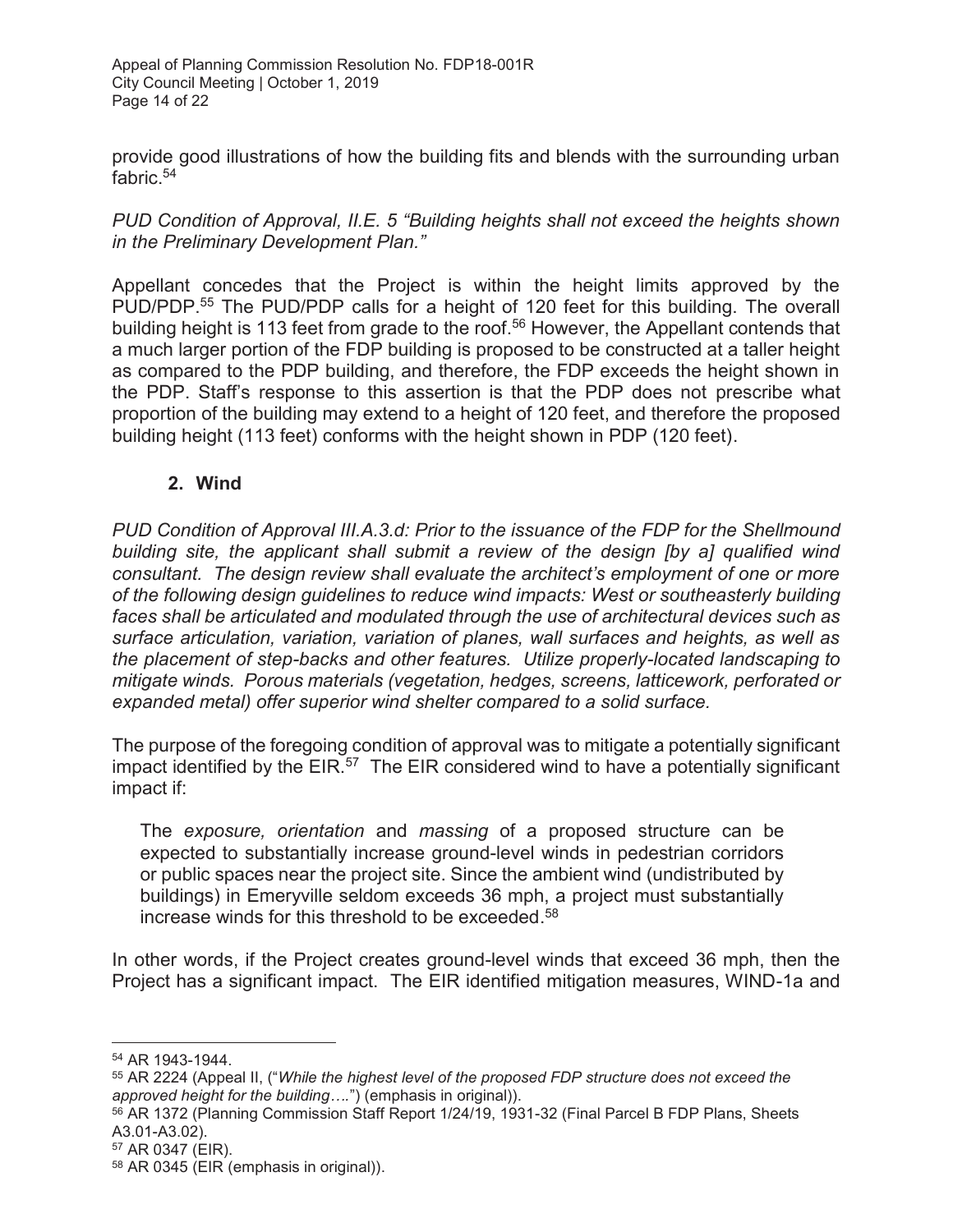WIND-1b, and the foregoing condition of approval was to implement those two mitigation measures.<sup>59</sup>

The Planning Commission's finding that this condition was satisfied was based on a Wind Analysis Study by Consulting Meteorologist Donald Ballanti dated March 22, 2019, and the Preliminary Results of the Emeryville Public Market Parcel B Pedestrian Wind Study, which included a wind tunnel analysis, prepared by RWDI and dated May 13, 2019, submitted by the Applicant.<sup>60</sup> Mr. Ballanti's analysis concludes: "Based on the exposure, massing and orientation of the proposed building it would not have the potential to adversely affect ground-level winds near its base, at proposed landscaped open spaces areas at the north and south ends of the site, within adjacent Parcel A to the south, or at properties east of the site on the far side of the UPRR train tracks."<sup>61</sup> Mr. Ballanti also concluded that a computerized wind tunnel study was not necessary.62

Appellant claims that the wind analysis for the Project submitted by the Applicant is not adequate based on a study done by CPP Wind Engineering and Air Quality Consultants (henceforth referred to as CPP), a consultant retained by Appellant.<sup>63</sup> The CPP Wind Study summarizes that the FDP will result in "uncomfortable" wind conditions in the corridor between Parcels A and B, whereas the original PDP building configuration will not.<sup>64</sup> However, at no time, does the CPP Wind Study conclude that the Project will cause wind levels to exceed 36 mph. The Applicant has submitted a response letter that includes a review of CPP's study by RWDI.<sup>65</sup> RWDI review of the CPP study first highlights that CPP's considers only the wind results at a few locations between Parcels A and B and does not compare to baseline conditions.<sup>66</sup>

Thus, the distinction between the two experts is that the Applicant's expert compares the Project's impacts to *baseline* conditions, whereas the Appellant's expert compares the Project's impacts to the PDP design. $67$  Since the condition of approval is to implement a mitigation measure, and the California Environmental Quality Act (CEQA) requires the analysis of the Project's impacts to be analyzed against wind conditions that exist before that building is constructed, the issue to consider is whether the Project creates a significant wind impact when compared to baseline conditions.<sup>68</sup> In taking the baseline conditions into account and analyzing the wind configurations as a result of the Project,

<sup>59</sup> AR 0347 (EIR); AR 0975-76 (Findings of Fact).

<sup>60</sup> AR 1780-83 (3/25/19 Letter from C. Maclean, Attachment D (Wind Analysis Report), 2074-96 (5/13/19 Email from C. Maclean, Attachment).

<sup>61</sup> AR 1783 (3/25/19 Letter from C. Maclean, Attachment D (Wind Analysis Report)).

<sup>62</sup> AR 1783 (3/25/19 Letter from C. Maclean, Attachment D (Wind Analysis Report)).

<sup>63</sup> AR 2224-26 (Appeal II).

<sup>64</sup> AR 2338 (Appeal II, Exh. G (Cochran)).

<sup>65</sup> AR 2445-78 (6/18/19 Letter from C. Maclean, Exh. F (RWDI)).

<sup>66</sup> AR 2446.

<sup>67</sup> See e.g., AR 2343 (Appeal II, Exh. G (Cochran) ("Two different building configurations are evaluated in this assessment: 1) the 2008 Preliminary Development Plan (PDP); and 2) the Final Development Plan (FDP) City Center Version."); 2346 (*id.*), 2347 (*id.* ("Significantly increased ground-level wind speeds are expected between Parcel A and Parcel B compared to the PDP.").)

<sup>68</sup> CEQA Guideline 15125(a); see, e.g., *Communities for a Better Environment v. South Coast Air Quality Management District* (2010) 48 Cal.4<sup>th</sup> 310, 321-22 [holding environmental baseline was the actual operational levels, not the permitted operational levels].)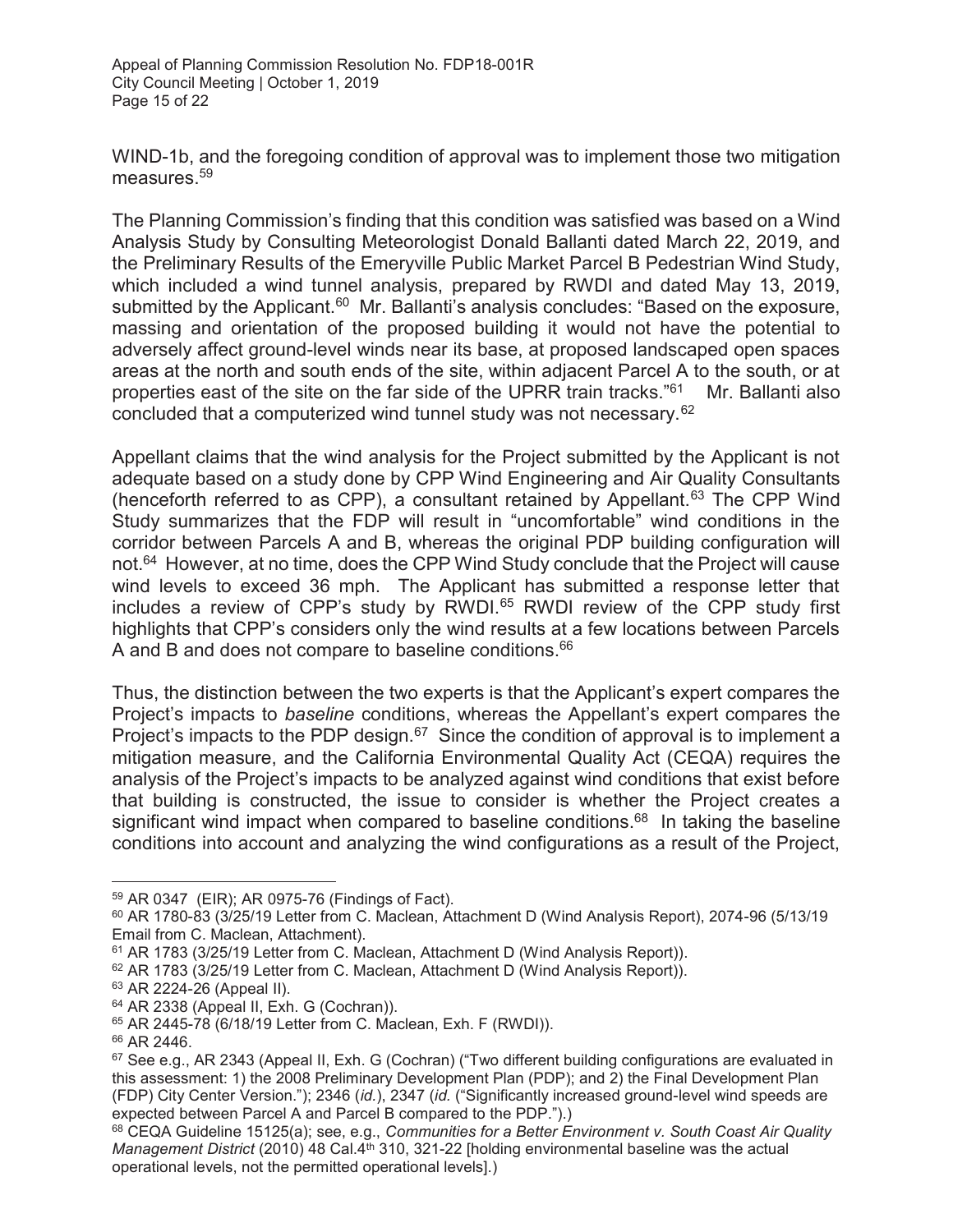RWDI concludes that the addition of the Project reduces the impacts from the existing wind across the site.<sup>69</sup> If a project reduces average wind speeds when compared to the baseline conditions, then it cannot be considered a significant impact under CEQA. Thus, Appellant's analysis of whether the Project will result in increase in wind speeds compared to the PDP, and the criteria the Appellant utilizes, is not relevant.

### **C. Consistency with General Plan**

Appellant contends that the Project is inconsistent with several General Plan policies.<sup>70</sup> However, whether the Project is consistent with the current General Plan policies is irrelevant. As discussed above, in approving a FDP, pursuant to EMC § 9-7.1004(b), the Planning Commission is only required to make findings as it relates to consistency with the PDP and satisfaction of conditions of approval imposed on the PDP. If the Planning Commission's findings required by EMC § 9-7.1004(b) are based on substantial evidence, then the Project is presumed to be consistent with the General Plan in effect at the time the PUD/PDP was approved. In approving the PUD/PDP, the City Council found that the PUD was consistent with the General Plan that was in effect at the time.<sup>71</sup> The General Plan policies cited in Appellant's letter are from the current General Plan, which was adopted via City Council Resolution No. 09-208 on October 9, 2013, which was *after* the City Council adopted Ordinance No. 08-09, approving the PUD/PDP.

Nonetheless, the staff report for the Project does reference the current General Plan.<sup>72</sup> Appellant contends<sup>73</sup> that the Project does not meet several General Plan goals and policies, particularly UD-G-11, because it would impair sky exposure for the Amtrak Station. General Plan goals and policies cited by the Appellant are as follows:

(1) UD-G-11- Sky Exposure. Building form and massing that furthers sky exposure for adjacent sidewalks and public spaces, especially in gathering places such as the core and neighborhood center.

(2) UD-P-33: Bulky and monolithic buildings shall be prevented through:

- Vertical articulation, such as step backs at higher floors, and less floor area as heights increase to reduce the apparent bulk of buildings.
- Horizontal articulation, such as varied setbacks, recessions/ projections, change in materials, and building transparency, especially in Pedestrian Priority Zones.

(3) UD-P-36: Where large floorplates are permitted, buildings shall be required to adhere to height, setback, and stepback standards, as required

<sup>69</sup> See e.g., AR 2449 (6/18/19 Letter from C. Maclean, Exh. F (RWDI); see also 2074-96 (5/13/19 Email from C. Maclean, Attachment).

<sup>70</sup> AR 2226-28 (Appeal II).

<sup>71</sup> AR 1028-29 (Ord. No. 08-004).

<sup>72</sup> AR 1373 (Staff Report for 1/24/19 Planning Commission).

<sup>73</sup> AR 2227-28 (Appeal II).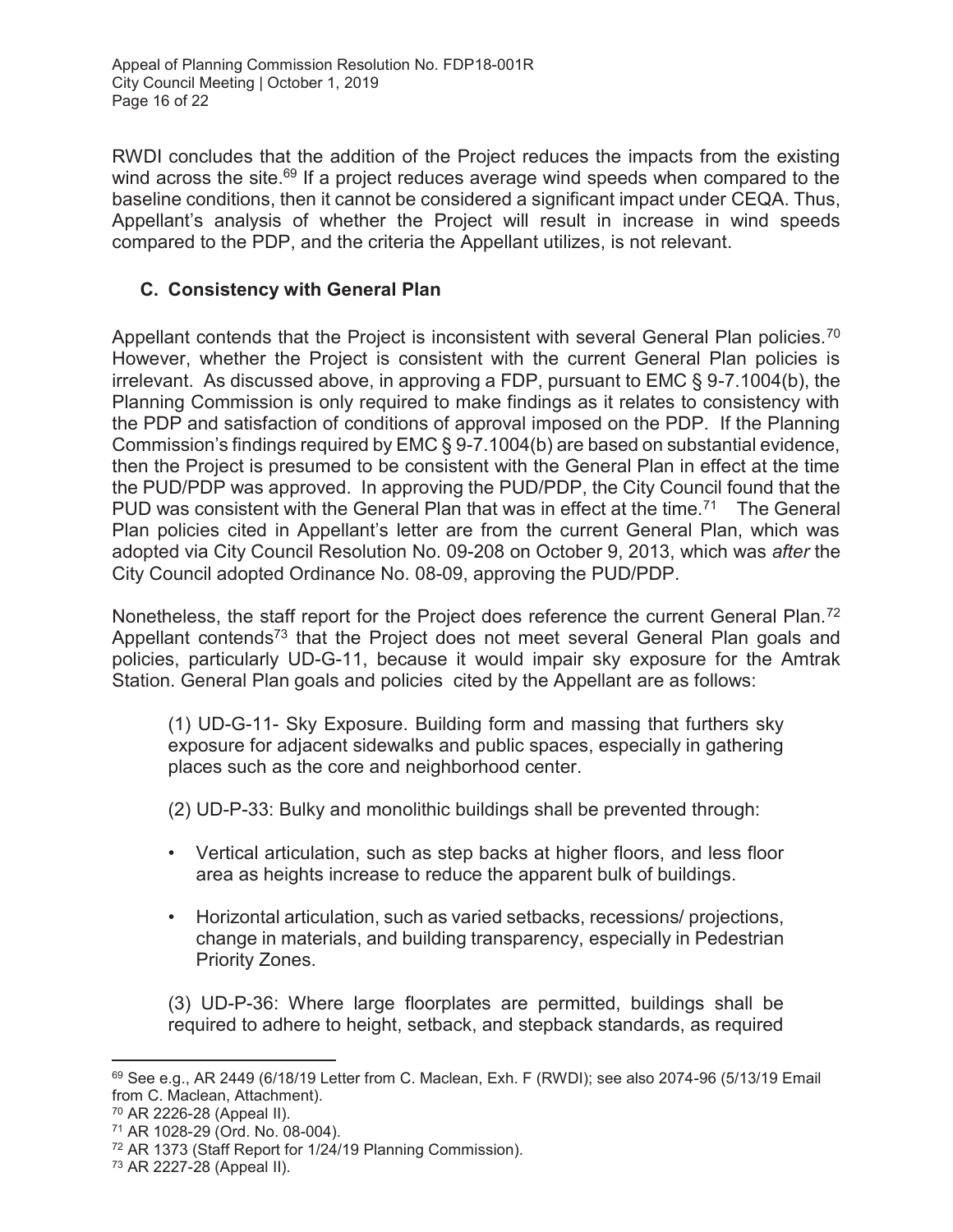for view and sun access, but less stringent bulk standards shall be permitted.

(4) UD-P-38: New development should employ changes in height, massing, and/or design character to create careful transitions in scale and density.

However, staff contends that the Project is consistent with the current General Plan goals and policies, even if they are inapplicable to the Project. The approved PUD/PDP plans include shadow studies that show that the PDP shadow impacts are minimal on the Amtrak Station for most of the day and during most of the year except for the winter solstice.<sup>74</sup> The PDP does cast shadows during certain times of the day and year on sidewalks, but this was deemed acceptable by the City Council in approving the PUD/PDP.75 Further, the shadow study done for the Project illustrates that the shadow impacts of the Project are only marginally different than those of the PDP design, and do not impact primary open spaces and plazas, including the Amtrak station.<sup>76</sup> Therefore, the Project complies with the General Plan Goal UD-G-11.

With respect to consistency with General Plan policies UD-P-33, UD-P-36 and UD-P-38, as discussed above, the design of the Project accommodates ground floor retail, three levels of parking and four levels of office and research and development space, and has been developed in response to the surrounding industrial buildings as well as the industrial legacy of the City. The transitions in scale and character at the street level are created with an attractive storefront system on the ground level so as to also enhance the pedestrian experience.

# **D. Further CEQA Review**

CEQA Section 21166 and its corresponding CEQA Guideline Section 15162 provide that once an EIR has been prepared, no subsequent or supplemental EIR shall be required by the lead agency unless: (1) substantial changes are proposed in the project which will require major revisions to the previous EIR or negative declaration due to the involvement of new significant environmental effects or a substantial increase in the severity of previously identified significant effects: (2) substantial changes occur with respect to the circumstances under which the project is undertaken which will require major revisions of the previous EIR or Negative Declaration due to the involvement of new significant environmental effects or a substantial increase in the severity of previously identified significant effects; or (3) new information of substantial importance, which was not known and could not have been known with the exercise of reasonable diligence at the time the previous EIR was certified as complete or the Negative Declaration was adopted, shows any of the following:

(A) The project will have one or more significant effects not discussed in the previous EIR or negative declaration;

 $\overline{a}$ 74 AR 1920 (Final Parcel B FDP Plans, Sheet A2.10).

<sup>75</sup> AR 1920 (Final Parcel B FDP Plans, Sheets A2.10); AR 1016 (Statement of Overriding Considerations).

<sup>76</sup> AR 1920 (Final Parcel B FDP Plans, Sheets A2.10).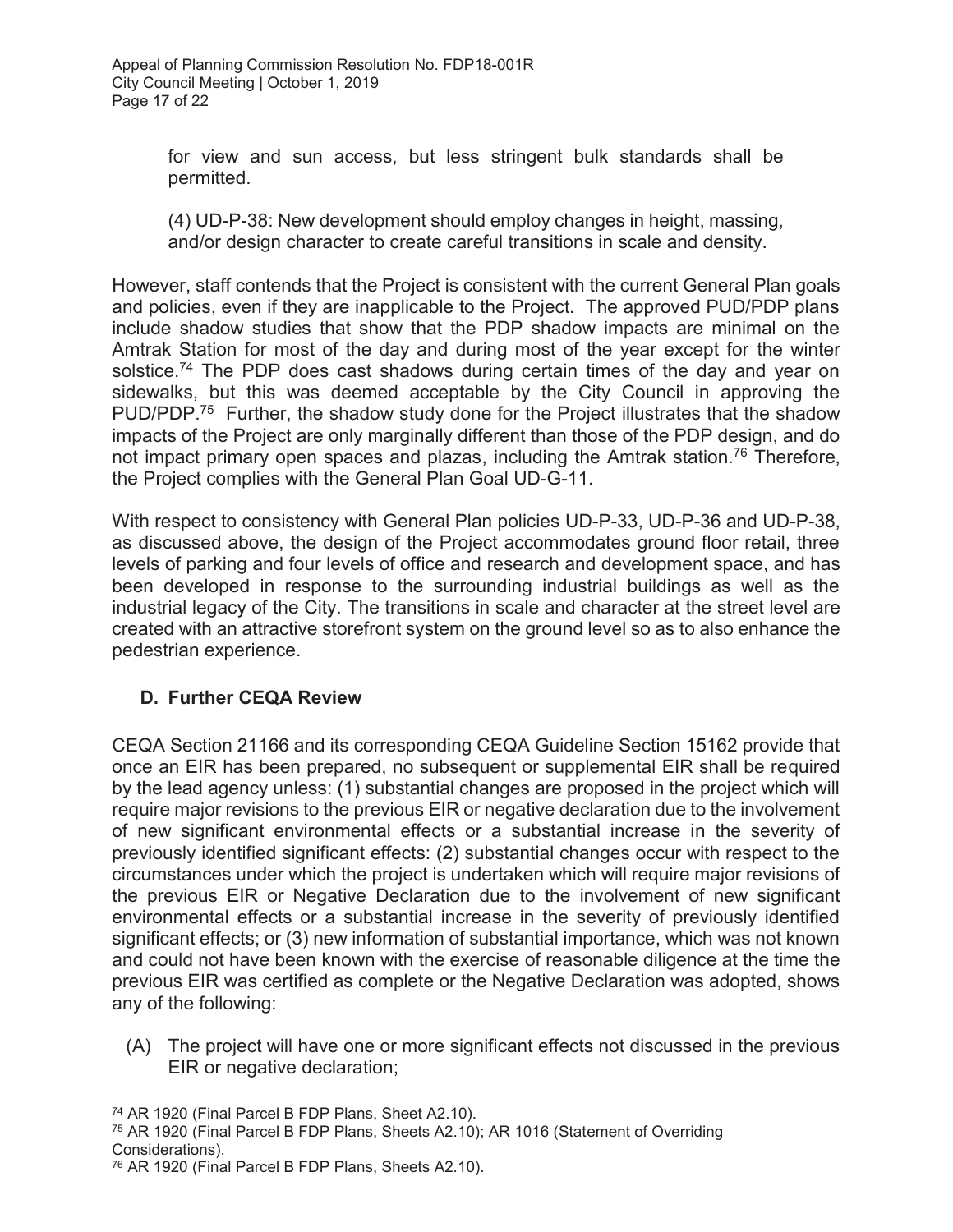- (B) Significant effects previously examined will be substantially more severe than shown in the previous EIR;
- (C) Mitigation measures or alternatives previously found not to be feasible would in fact be feasible, and would substantially reduce one or more significant effects of the project, but the project proponents decline to adopt the mitigation measure or alternative; or
- (D) Mitigation measures or alternatives which are considerably different from those analyzed in the previous EIR would substantially reduce one or more significant effects on the environment, but the project proponents decline to adopt the mitigation measure or alternative.

CEQA Guideline Section 15164(e) provides that a brief explanation of the decision not to prepare a subsequent EIR pursuant to Section 15162 should be included in an addendum to an EIR, the lead agency's findings on the project, or elsewhere in the record.

The Planning Commission found that the EIR applies to the Project. In making such a finding, the Planning Commission relied upon the Environmental Checklist Public Market Proposed Final Development Plan Project ("**Marketplace Checklist**") which more particularly discusses whether there have been substantial changes in the Project or to the circumstances under which the Project will be undertaken, or whether new information of substantial importance, which was not known and could not have been known with the exercise of reasonable diligence at the time the EIR was certified as complete, exists and thus preparation of a subsequent EIR is required pursuant to CEQA Guidelines Section 15162. As detailed in the Marketplace Checklist, and the accompanying Kimley Horn Trip Generation Evaluation Memo, there have been no substantial changes in the proposed project, or to the circumstances under which the project will be undertaken, and no new information of substantial importance exists which would require preparation of a subsequent EIR.

Appellant contends that the Marketplace Checklist is inadequate as it relates to its consideration of the following mitigation measures: AES-1, AES-2a, AES-2b, WIND-1a, WIND 1b, WIND-1, and SHADE-A. Below, each of the foregoing mitigation measures is quoted in italics, and is followed by staff's analysis.

*AES-1: Each of the following five measures shall be incorporated into the final project design:* 

- The proposed structures shall adequately reference, and be visually compatible *with and not detract from the surrounding industrial buildings.*
- Create streetscape vitality and enhance the pedestrian experience through *detailed treatment of building facades, including entryways, fenestration, and signage, vertical walls broken up with architectural detailing, protruded and recessed tower elements, stepped-back upper floors to provide appropriate building height transitions to adjacent buildings, and through the use of carefully chosen building materials, texture, and color.*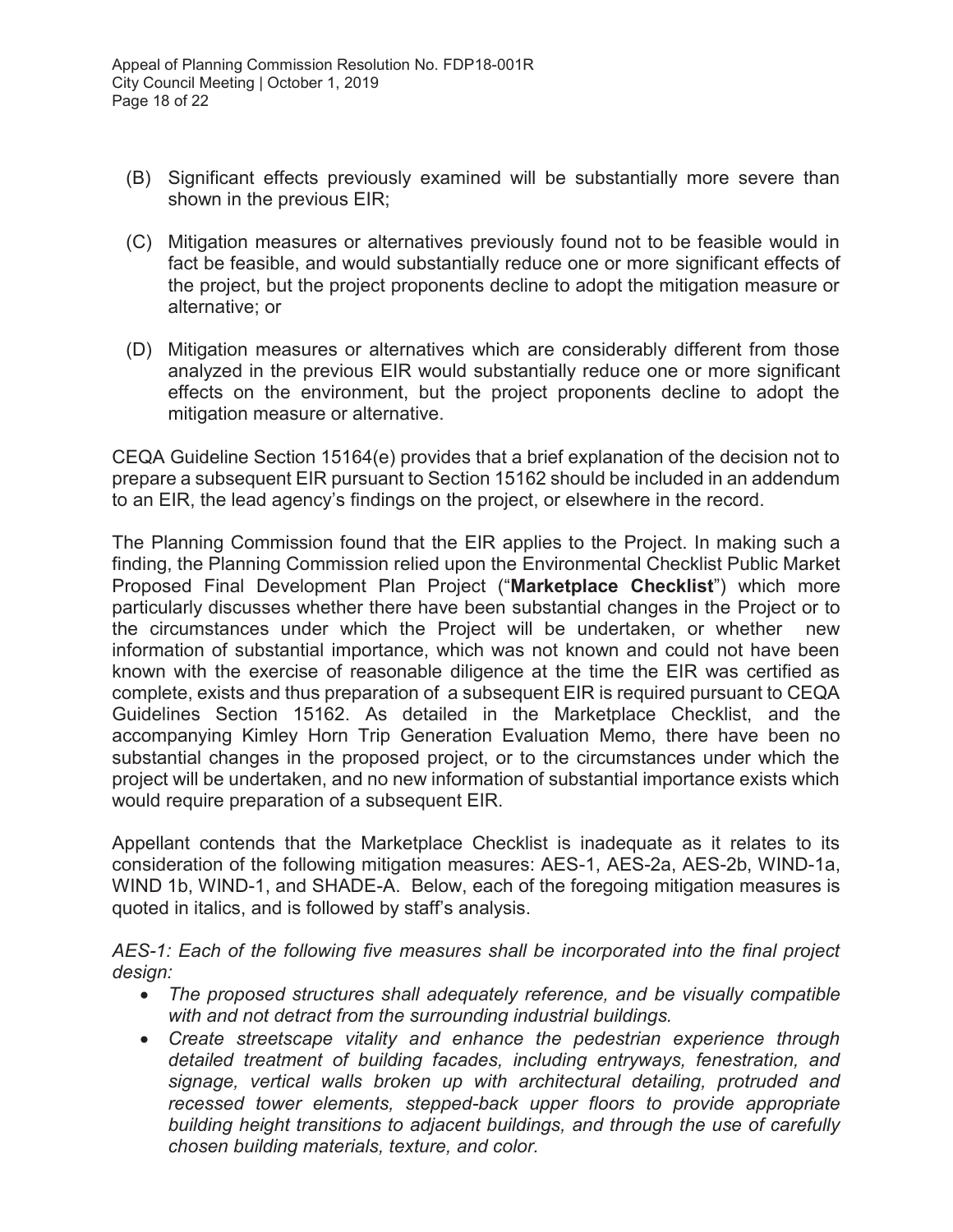- x *Design of building facades shall include sufficient articulation and detail to avoid the appearance of blank walls or box-like forms.*
- **•** Exterior materials utilized in construction of new buildings, as well as site and landscape improvements, shall be high quality and shall be selected for both their *enduring aesthetic quality and for their long-term durability, and their compatibility with the design motif of surrounding buildings.*

*Detailed designs for public plazas shall be developed. The plaza designs shall emphasize the public nature of the space and pedestrian comfort and sun/shade patters during mid-day hours throughout the year. The plaza designs shall be sensitively integrated with the streetscape.* 

PUD Condition of Approval II.E.1 incorporates Mitigation Measure AES-1, and discussion of how there is substantial evidence in the record to support the Planning Commission's finding is included in Sections IV.B.1 above. With respect to the remainder of the condition related to public plazas, this portion of AES-1 is not applicable to the Project because the Project does not include a public plaza.

*AES-2a: The specific reflective properties of project building materials shall be assessed by the City during review of the Final Development Plans for the proposed project. Final Development Plan review shall ensure that the use of reflective exterior materials is minimized and that proposed reflective material would not create additional daytime or nighttime glare.* 

The use of reflective exterior materials is minimized in the design of the Parcel B building. The building's primary finish materials are metal panels, concrete, concrete block, plaster, and glass.77 The metal surfaces have a non-reflective matte finish. Concrete, concrete block, and plaster have rough surfaces that are generally non-reflective. Glass covers only 20 to 30 per cent of the exterior surface area, and is composed of "divided light" window units, at upper office/lab floors and at ground floor mixed use areas, to break up the size of glass surfaces to avoid creating additional daytime or nighttime glare. And at the parking levels, light fixtures are "full cut-off", to avoid creating additional daytime or nighttime glare visible to surrounding neighbors.

*AES-2b: Specific lighting proposals shall be submitted and reviewed as part of each Final Development Plan for each new building on the project site and approved by the City prior to issuance of building permit. This review shall ensure that any outdoor night lighting for the project is downward facing and shielded so as not to create additional nighttime glare*  and shall conform with light and glare performance standards established by Zoning *Ordinance Article 59 and the Maximum Intensity of Light Sources table.* 

Both the Project's plans and the Resolution No. FDP18-001R, Conditions of Approval, V.A.7, VI.A.3, VII.A.1, VII.A.8 and VII.C.5 ensure that the City will be reviewing the proposed lighting.78

<sup>77</sup> AR 1372 (Planning Commission Staff Report 1/24/19), 1948 (Final Parcel B FDP Plans, Sheet A8.01). 78 AR 2167, 2169, 2171, 2174, 2177.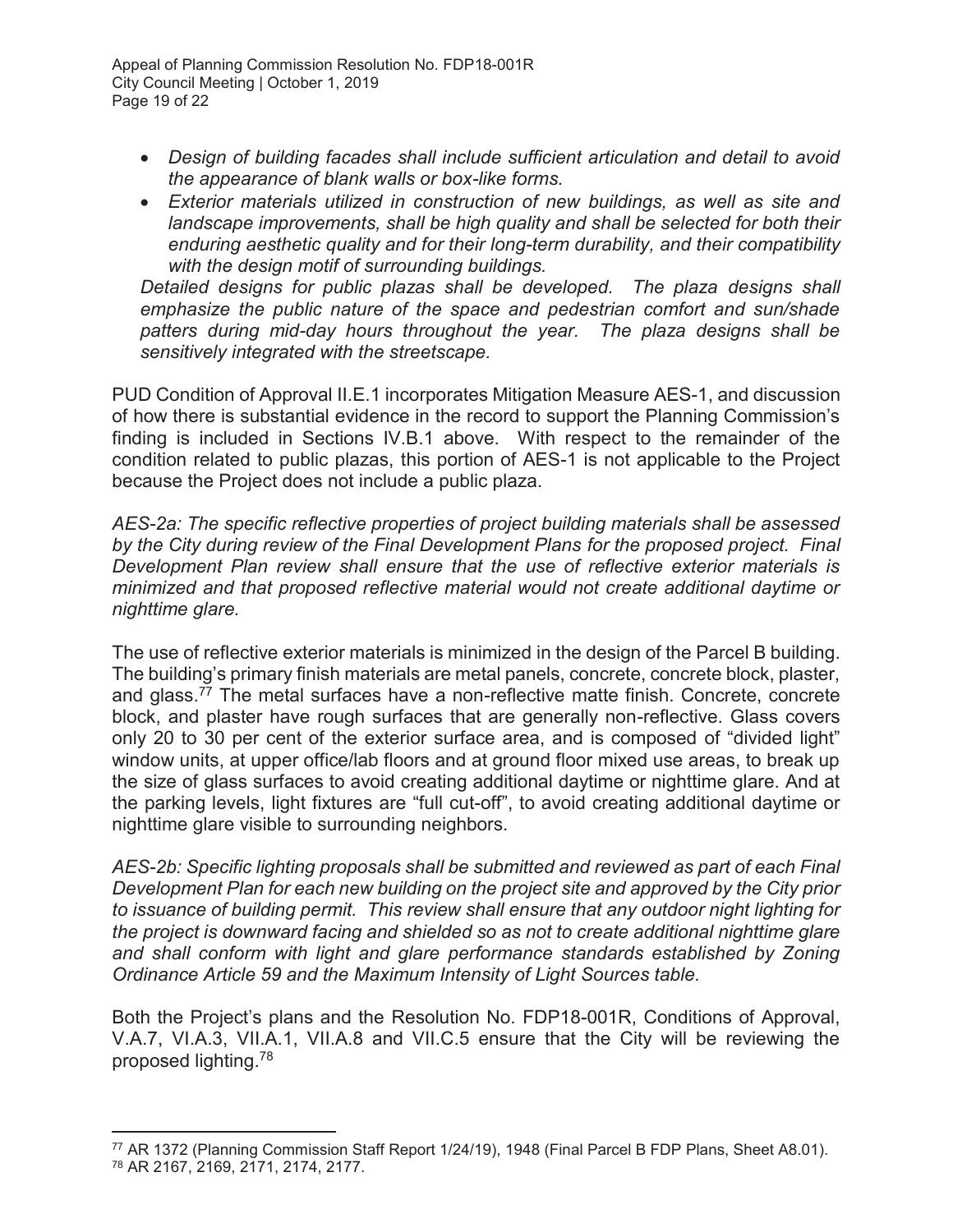Appeal of Planning Commission Resolution No. FDP18-001R City Council Meeting | October 1, 2019 Page 20 of 22

*WIND-1a: Final design of the roof deck open space terraces on the Shellmound building shall be heavily landscaped to reduce wind and improve usability and shall incorporate porous materials or structures (e.g., vegetation, hedges, screens, latticework, perforated or expanded metal) which offer superior wind shelter compared to solid surfaces. Outdoor furnishings, such as tables, shall either be weighted or attached to the deck.* 

*WIND-1b: Scale model wind tunnel or computerized computational fluid dynamics testing shall be conducted to determine how strong winds will be through the fourth floor breezeway between the Amtrak pedestrian bridge to the west side of the building. If winds through the breezeway exceed 36 mph, the breezeways design shall be altered to reduce wind speeds below this threshold. Alternatively, to avoid testing, the design of the breezeway could be altered with the addition of glazing at the west side opening. Testing or design modifications would reduce this impact to a less-than-significant-level.* 

As discussed in Section IV.B.2, above, PUD Condition of Approval III.A.3.d implemented Mitigation Measures WIND-1a and WIND-1b, and therefore, there is substantial evidence in the record to support the Planning Commission's finding of compliance. Furthermore, "Shellmound Building", as used in the PUD/PDP, refers to Parcel A, not Parcel B.

*WIND-1 (Main Street and Reduced Main Street alternatives): Final design of the buildings constructed on the Shellmound and UA Cinema building sites shall be subject to review by a qualified wind consultant. The design review shall evaluate the architect's employment of one or more of the following design guidelines to reduce wind impacts to a less-than-significant level:* 

- x *West or southeasterly building faces shall be articulated and modulated through the use of architectural devices such as surface articulation, variation, variation of planes, wall surfaces and heights, as well as the placement of step-backs and other features.*
- **•** Utilize properly-located landscaping to mitigate winds. Porous materials *(vegetation, hedges, screens, latticework, perforated or expanded metal) offer superior wind shelter compared to a sold surface.*
- x *Avoid narrow gaps between buildings where westerly or southeasterly winds could be accelerated.*

*Avoid "breezeways" or notches at the upwind corners of the building.* 

*Wind tunnel or computerized computational fluid dynamics testing shall be required if a review of the final architectural design of the proposed mid-rise buildings is insufficient to determine whether the buildings would result in adverse wind impacts. Testing shall be used to determine if wind accelerations generated by the structure could reach hazardous levels and to develop design modifications that would reduce impacts to a less-thansignificant level.* 

As discussed in Section IV.B.2, above, the EIR identified winds in excess of 36 mph at the ground level as the threshold to determine whether the Project would have a significant impact on the existing environment.<sup>79</sup> Accordingly, the Project has been designed consistent with this mitigation measure because the evidence shows that the

 $\overline{a}$ 79 AR 0345 (EIR).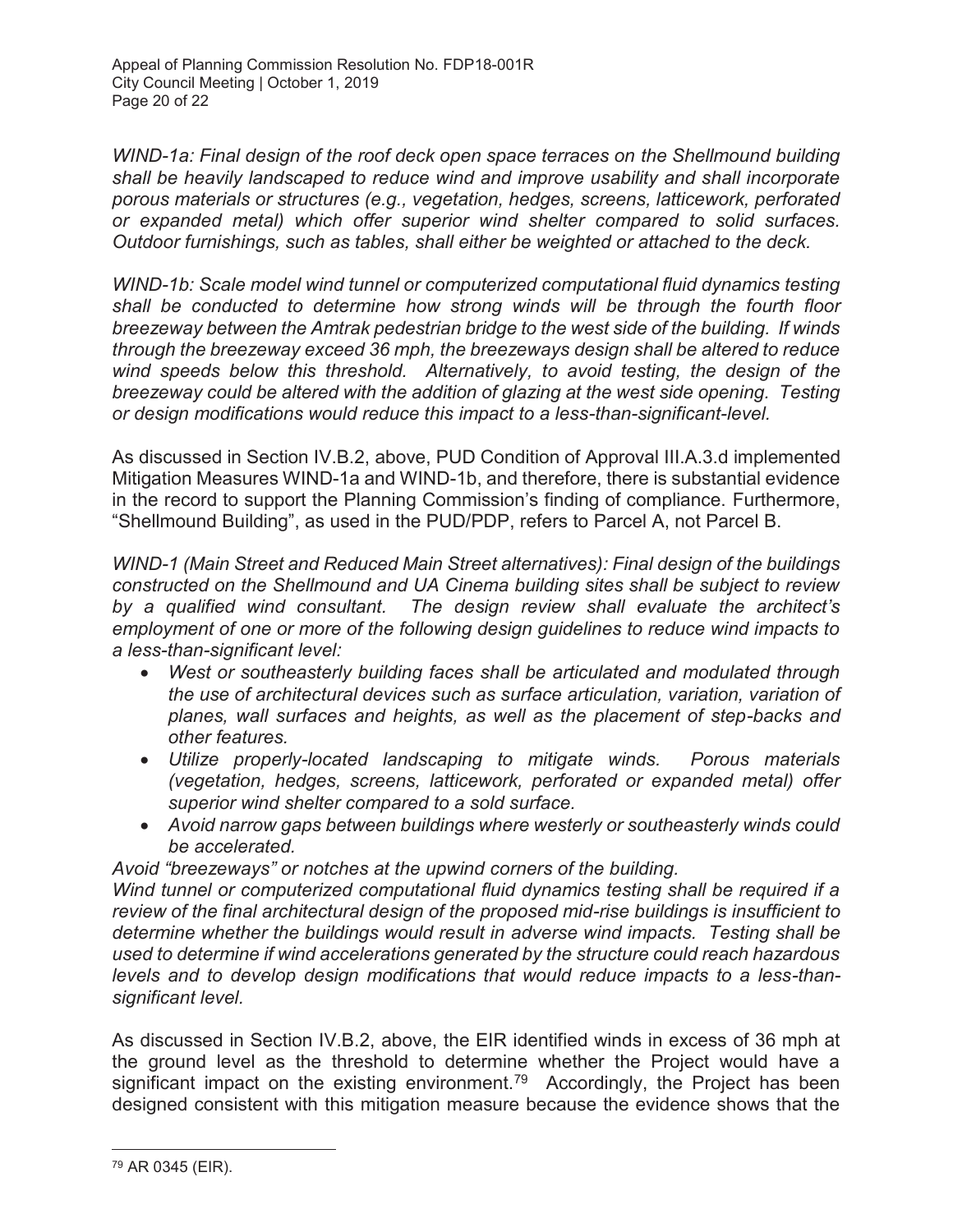Project does not create winds in excess of 36 mph and therefore, has less than a significant impact as it relates to wind.

*SHADE-1 (Main Street and Reduced Main Street alternatives): No mitigation measure is available to reduce this impact to a less-than-significant level.* 

Finally, as it relates to the "SHADE-A" mitigation measure referenced by the Appellant, there is no SHADE-A mitigation measure. Instead, there is the SHADE-1 impact, quoted in italics above, which was identified as a significant impact that could not be mitigated.<sup>80</sup> However, the Council found that there were overriding considerations to allow the Marketplace Project to go forward, despite the SHADE-1 impact, among other impacts.<sup>81</sup>

#### **E. Viable Design Alternatives Are Available for Parcel B**

Appellant proposes two alternative designs for the Project that allegedly provide the same rentable area as the current Project. The first option has less parking than the current Project, which could be problematic because the Project's parking serves not only the uses on Parcel B, but also the existing commercial uses in the PUD, and the retail uses on the ground floor to be built on Parcel A. The second option includes underground parking. Constructing underground parking west of the railroad is particularly challenging because of the high water table, which often substantially drives up the costs for waterproofing. In addition, both options have lower ceiling heights for the office/lab space than the FDP building, which could be problematic.

#### **V. FISCAL IMPACT**

As the Project is funded by a private developer, it will have no fiscal impact on the City budget.

# **VI. STAFF COMMUNICATION WITH PUBLIC**

Written notifications of each Planning Commission study session and public hearing for the Marketplace Parcel B FDP project were was sent to both owners and tenants of buildings within 300 feet of the project site, and notices were also published in the Oakland Tribune. In addition, staff has communicated with both the Applicant and the Appellant on this appeal.

<sup>80</sup> AR 0419 (EIR).

<sup>81</sup> AR 1016-17 (Statement of Overriding Considerations).